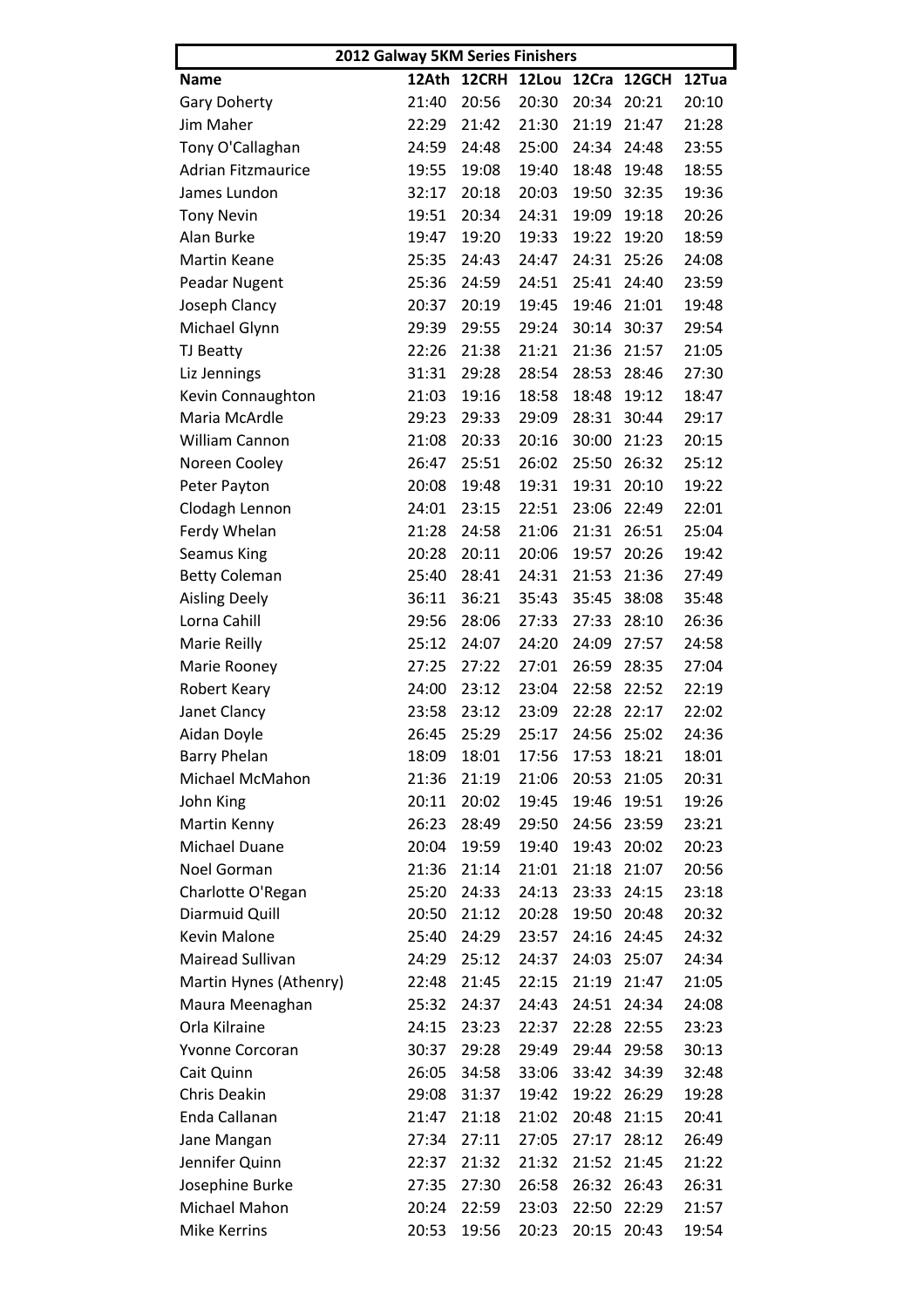| Paul McDonagh            | 27:48 | 27:00 | 26:44 | 26:42 | 27:13 | 25:57 |
|--------------------------|-------|-------|-------|-------|-------|-------|
| Rena Deely               | 23:16 | 22:14 | 22:45 | 22:48 | 22:57 | 22:17 |
| Orla McCluskey           | 29:08 | 27:30 | 27:20 | 27:41 | 26:29 | 26:39 |
| Paddy Gilmore            | 31:11 | 29:39 | 29:53 | 28:56 | 30:05 | 29:00 |
| Patrick Moran            | 24:43 | 24:10 | 25:51 | 23:30 | 22:49 | 22:51 |
| Vincent Jordan           | 23:34 | 22:52 | 23:04 | 22:44 | 22:41 | 22:59 |
| <b>Tomas Mangan</b>      | 28:11 | 27:31 | 26:32 | 25:44 | 26:26 | 26:34 |
| Deirdre Kelly            | 25:23 | 24:46 | 23:27 | 23:43 | 24:10 | 23:57 |
| Eoin O'Conghaile         | 24:58 | 24:09 | 23:27 | 23:20 | 23:29 | 23:08 |
| Fergal Flynn             | 22:03 | 21:51 | 21:04 | 21:01 | 22:03 | 21:24 |
| <b>Finbarr Connolly</b>  | 21:52 | 20:58 | 20:43 | 20:48 | 21:15 | 20:23 |
| James Kelly              | 21:42 | 20:57 | 21:37 | 21:07 | 21:10 | 20:42 |
| Philip Magnier           | 22:22 | 21:38 | 21:10 | 21:01 | 21:24 | 20:38 |
| <b>Grainne McGuane</b>   | 21:24 | 20:39 | 20:49 | 20:39 | 31:04 | 30:24 |
| Sheila Cannon            | 24:49 | 23:54 | 24:32 | 24:07 | 24:03 | 23:31 |
| Siobhan Egan             | 23:46 | 23:19 | 22:54 | 22:42 | 22:00 | 21:46 |
| Aengus O'Conghaile       | 21:28 | 20:53 | 20:58 | 20:50 | 21:15 | 20:38 |
| <b>Aine McGuinness</b>   | 29:06 | 33:20 | 28:31 | 26:15 | 29:02 | 26:45 |
| <b>Barbara Whyte</b>     | 34:45 | 34:54 | 32:49 | 32:04 | 34:41 | 34:11 |
| Don Nyhan                | 21:09 | 20:33 | 20:27 | 20:17 | 20:38 | 19:57 |
| Fidelma Roche            | 28:29 | 27:39 | 26:52 | 27:06 | 27:29 | 26:45 |
| Joanne Dolan             | 24:15 | 23:34 | 23:12 | 23:36 | 24:02 | 22:39 |
| Linda Lyons              | 27:11 | 26:43 | 26:12 | 25:50 | 28:35 | 27:16 |
| Lorna Freeman            | 25:32 | 25:03 | 24:19 | 24:24 | 24:47 | 24:00 |
| <b>Mairead Blake</b>     | 36:05 | 30:07 | 25:07 | 24:28 | 28:11 | 23:56 |
| Mary O'Reilly            | 28:13 | 27:28 | 27:42 | 27:32 | 29:05 | 27:30 |
| Maurice Ferguson         | 32:05 | 29:13 | 31:52 | 27:03 | 27:48 | 31:56 |
| Miriam Hanrahan          | 24:05 | 24:14 | 22:56 | 23:14 | 23:53 | 22:45 |
| Paula Hynes              | 29:36 | 28:38 | 28:51 | 28:28 | 29:23 | 27:40 |
| <b>Shane Forde</b>       | 20:14 | 20:15 | 19:49 | 19:41 | 19:51 | 19:24 |
| <b>Bernie Quinn</b>      | 28:55 | 27:54 | 27:40 | 27:59 | 28:41 | 27:16 |
| <b>Brian O'Donnell</b>   | 21:30 | 21:38 | 20:58 | 20:57 | 21:38 | 20:53 |
| <b>Caroline Mitchell</b> | 29:15 | 28:26 | 27:24 | 27:46 | 28:35 | 27:35 |
| Colm Hawe                | 20:32 | 19:55 | 19:48 | 19:20 | 19:28 | 18:51 |
| Declan Madden            | 21:56 | 21:25 | 21:04 | 20:41 | 21:47 | 20:40 |
| <b>Elaine Conmy</b>      | 28:20 | 27:30 | 26:31 | 27:10 | 25:36 | 25:01 |
| <b>Enda Groarke</b>      | 20:18 | 19:31 | 19:35 | 19:42 | 19:58 | 19:28 |
| Enda Nolan               | 25:19 | 24:19 | 24:39 | 23:37 | 24:21 | 23:42 |
| <b>Gerry Bartley</b>     | 24:59 | 24:47 | 24:14 | 24:00 | 24:16 | 24:25 |
| Jennifer Lyons           | 30:19 | 30:21 | 28:55 | 28:45 | 29:06 | 22:25 |
| John Reddington          | 25:36 | 24:57 | 24:42 | 25:49 | 25:02 | 24:12 |
| Kevin McNama             | 20:46 | 20:17 | 19:47 | 19:53 | 19:39 | 19:24 |
| Maire Leader             | 27:02 | 25:56 | 25:54 | 24:54 | 25:29 | 24:14 |
| Martin Lennon            | 23:12 | 22:47 | 23:27 | 22:10 | 22:58 | 22:34 |
| Mary O'Brien             | 24:16 | 23:55 | 24:06 | 23:52 | 21:49 | 24:41 |
| Niamh Nolan              | 36:45 | 34:52 | 31:54 | 31:10 | 30:42 | 30:16 |
| Paul Greaney             | 24:24 | 23:59 | 25:15 | 23:20 | 23:44 | 25:20 |
| Sabrina O'Regan          | 25:41 | 25:33 | 25:11 | 24:42 | 25:14 | 24:40 |
| Sarah Kelly              | 32:19 | 32:35 | 30:52 | 29:42 | 30:22 | 29:22 |
| Sharon Long              | 28:50 | 27:57 | 26:40 | 26:58 | 27:05 | 25:47 |
| Alan Cunniffe            | 23:28 | 22:32 | 23:24 | 22:23 | 22:17 | 21:41 |
| Aoife Flanagan           | 29:21 | 28:02 | 28:03 | 28:21 | 28:10 | 27:38 |
| Audrey Flynn             | 29:01 | 27:50 | 27:37 | 27:53 | 28:51 | 28:39 |
| Catriona Donohue         | 32:06 | 30:52 | 31:15 | 30:39 | 30:57 | 29:21 |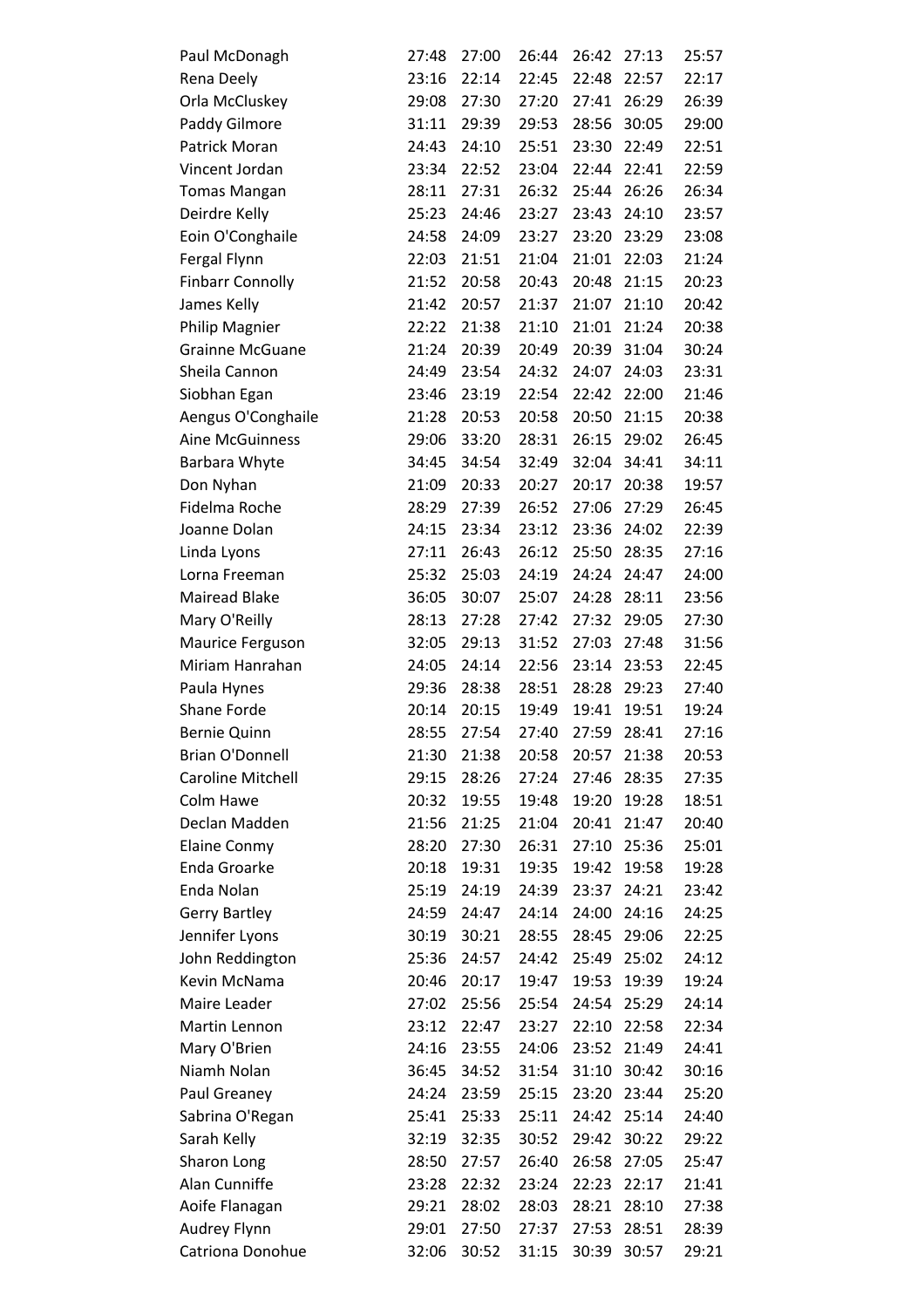| David Leahy             | 26:32 | 25:49 | 25:29 | 25:19 | 25:35       | 24:28 |
|-------------------------|-------|-------|-------|-------|-------------|-------|
| <b>Deniece Williams</b> | 25:25 | 24:17 | 24:51 | 24:16 | 24:40       | 23:35 |
| Fergal Leahy            | 25:48 | 24:59 | 25:25 |       | 25:49 25:35 | 25:04 |
| <b>Keith Davies</b>     | 22:46 | 22:12 | 21:40 | 21:33 | 21:40       | 21:18 |
| Martina Passman         | 23:46 | 23:04 | 31:14 | 23:12 | 24:37       | 23:09 |
| Noreena Morrissey       | 27:02 | 29:33 | 27:56 | 26:12 | 29:28       | 27:14 |
| <b>Stephen Carty</b>    | 22:29 | 23:09 | 21:59 | 21:58 | 21:32       | 21:17 |
| <b>Trevor Rowland</b>   | 27:22 | 25:14 | 24:57 | 23:58 | 25:25       | 24:03 |
| <b>Yvonne Dowling</b>   | 29:17 | 28:51 | 28:05 | 26:33 | 28:04       | 27:48 |
| Aidan McIntyre          | 25:47 | 22:42 | 22:50 | 22:23 | 22:27       | 21:39 |
| Derek Kelly             | 19:58 | 22:57 | 20:14 | 20:09 | 20:15       | 19:16 |
| Fiona Fitzgerald        | 31:17 | 28:35 | 26:18 | 27:04 | 27:48       | 29:59 |
| <b>Martin Cotter</b>    | 22:33 | 21:46 | 21:56 | 21:33 | 21:33       | 20:54 |
| Paul Horan              | 22:30 | 22:13 | 20:36 | 20:32 | 22:25       | 22:23 |
| Sinead Brody            | 23:16 | 23:07 | 22:53 | 22:52 | 21:41       | 20:54 |
| Sinead Flannery         | 21:47 | 28:02 | 25:42 | 25:24 | 25:23       | 24:20 |
| Carmel Lyons            | 29:27 | 28:20 | 27:47 | 27:45 | 29:20       | 28:04 |
| Ciara Heverin           | 31:31 | 29:54 | 29:01 | 28:36 | 29:05       | 28:10 |
| Damien Moloney          | 31:05 | 28:56 | 27:44 | 28:16 | 26:33       | 27:51 |
| <b>Kevin Burke</b>      | 23:47 | 21:54 | 22:44 | 21:43 | 21:15       | 21:09 |
| Laura Porter            | 24:17 | 24:44 | 23:58 | 24:03 | 23:50       | 23:46 |
| Michelle Moran          | 24:48 | 23:57 | 24:16 | 23:33 | 24:20       | 22:57 |
| Sergio Massidda         | 32:20 | 31:12 | 31:47 | 27:39 | 31:12       | 27:31 |
| Alexander Schutz        | 25:54 | 27:28 | 30:02 | 22:44 | 22:20       | 21:53 |
| Helena Gorman           | 30:38 | 29:45 | 29:15 | 28:41 | 28:02       | 26:51 |
| Brenda Reynolds         | 27:10 | 27:20 | 26:29 | 26:23 | 26:59       | 25:57 |
| <b>Brian Burke</b>      | 24:41 | 23:53 | 23:56 | 23:29 | 23:56       | 23:21 |
| Caron Burke             | 30:07 | 30:01 | 29:28 | 29:11 | 29:34       | 28:28 |
| Catherine Bourke        | 25:24 | 24:15 | 24:29 | 24:24 | 25:09       | 25:38 |
| Cora Molloy             | 27:18 | 26:46 | 26:25 | 25:51 | 27:27       | 26:48 |
| Derek Keane             | 21:19 | 21:16 | 20:44 | 22:25 | 21:23       | 20:41 |
| <b>Enda Collins</b>     | 22:01 | 21:19 | 20:51 | 20:44 | 21:01       | 20:34 |
| Enda Holian             | 20:15 | 19:45 | 19:48 | 20:16 | 20:07       | 20:20 |
| <b>Frank Power</b>      | 21:29 | 20:49 | 20:43 | 20:32 | 20:22       | 20:28 |
| <b>Frankie Nally</b>    | 26:25 | 26:27 | 26:09 | 25:37 | 25:43       | 25:43 |
| Gillian O'Connor        | 33:01 | 31:31 | 31:52 | 31:35 | 32:59       | 31:55 |
| Irene Spellman          | 24:32 | 24:03 | 23:56 | 23:43 | 23:36       | 23:29 |
| Jim Leahy               | 21:28 | 20:30 | 20:17 | 19:26 | 21:10       | 19:33 |
| Joanne Stephens         | 29:48 | 27:51 | 27:07 | 26:35 | 27:20       | 25:56 |
| John Gill               | 22:38 | 22:23 | 22:39 | 22:38 | 22:43       | 22:02 |
| John Madden             | 22:03 | 21:19 | 20:34 | 20:41 | 20:59       | 20:57 |
| Keith Sheehan           | 24:15 | 23:37 | 23:06 | 23:05 | 23:12       | 23:10 |
| Kerry-Anne Wallace      | 33:12 | 31:28 | 28:07 | 26:47 | 33:44       | 31:54 |
| Maria Burke             | 27:16 | 26:12 | 21:53 | 25:36 | 26:52       | 25:24 |
| Marie Finn              | 28:34 | 29:20 | 28:21 | 28:51 | 28:36       | 28:31 |
| Mary-Clare O'Hara       | 31:33 | 30:09 | 30:01 | 28:06 | 29:59       | 30:35 |
| Mike Holland            | 27:28 | 26:09 | 24:47 | 24:31 | 24:21       | 24:26 |
| Patrick Barry           | 25:39 | 24:08 | 24:10 | 23:50 | 23:41       | 24:17 |
| Richie Humphreys        | 22:47 | 21:52 | 22:05 | 21:50 | 22:22       | 21:34 |
| <b>Robert Murphy</b>    | 28:16 | 25:38 | 26:14 | 25:07 | 26:23       | 24:37 |
| <b>Tadhg Duffy</b>      | 22:56 | 22:35 | 22:05 | 26:45 | 21:45       | 22:14 |
| <b>Barry Mahon</b>      | 24:12 | 23:31 | 24:39 | 23:03 | 23:38       | 22:40 |
| <b>Bob Reilly</b>       | 24:22 | 24:00 | 23:30 | 23:49 | 24:16       | 23:05 |
| Christopher Smyth       | 24:31 | 23:28 | 23:29 | 23:08 | 23:12       | 22:29 |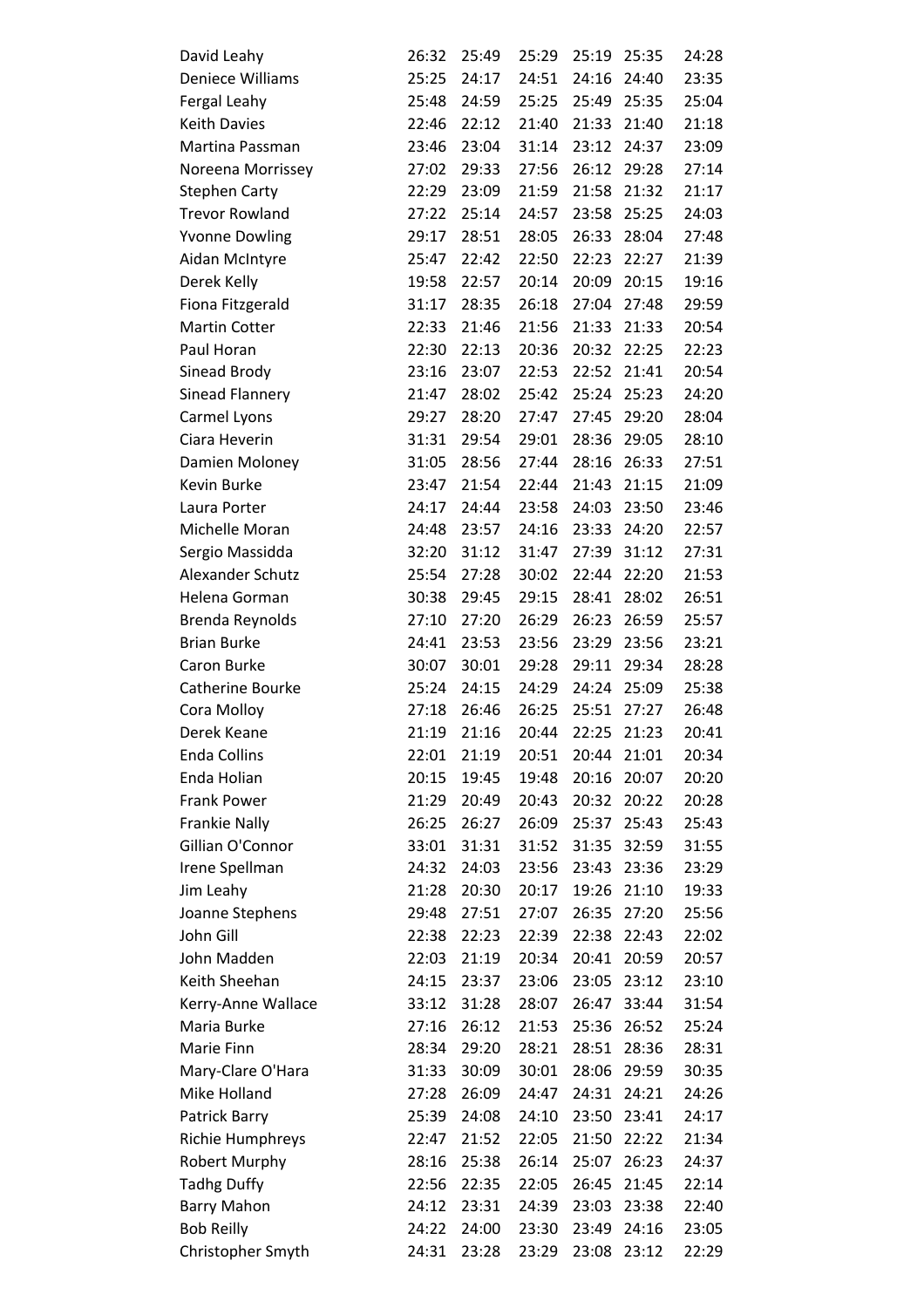| <b>Eimear Howley</b>   | 26:09 | 26:19 | 26:13 | 27:30 | 28:01 | 26:54 |
|------------------------|-------|-------|-------|-------|-------|-------|
| Gerard O'Malley        | 24:37 | 24:07 | 23:55 | 23:59 | 23:50 | 23:29 |
| <b>Grace Cullotty</b>  | 24:41 | 29:22 | 26:40 | 25:16 | 25:01 | 24:00 |
| lan O'Gorman           | 24:40 | 23:15 | 22:15 | 21:45 | 22:25 | 22:31 |
| Karen Keane            | 30:39 | 29:03 | 28:23 | 28:00 | 28:45 | 28:07 |
| Liam Rabbitt           | 20:00 | 19:50 | 20:11 | 19:55 | 20:20 | 19:36 |
| <b>Noel Griffin</b>    | 19:05 | 18:45 | 18:46 | 18:25 | 20:44 | 18:30 |
| Orla Hickey            | 31:30 | 28:59 | 26:35 | 26:09 | 26:53 | 26:38 |
| Padraig Kelly          | 19:43 | 19:23 | 19:03 | 18:48 | 18:55 | 18:38 |
| Paula O'Dowd           | 31:23 | 29:47 | 30:27 | 28:55 | 31:11 | 29:46 |
| Peter Elwood           | 27:24 | 26:14 | 25:31 | 25:30 | 25:33 | 25:31 |
| Ursula Brady           | 31:07 | 29:58 | 31:24 | 29:44 | 29:36 | 28:34 |
| Aidan Brady            | 23:34 | 23:06 | 22:57 | 22:35 | 23:11 | 22:44 |
| Aine Cunningham        | 26:25 | 25:57 | 25:27 | 25:36 | 26:27 | 25:42 |
| Anita Donoghue         | 29:14 | 28:38 | 29:21 | 28:29 | 29:55 | 28:13 |
| Caroline Finn          | 26:25 | 25:37 | 24:46 | 24:31 | 25:19 | 24:59 |
| Deirdre Lyons          | 28:12 | 27:30 | 26:47 | 25:52 | 29:20 | 27:25 |
| <b>Helen McDermott</b> | 29:11 | 28:33 | 28:03 | 28:13 | 29:23 | 28:36 |
| Michelle Browne        | 24:14 | 25:07 | 26:10 | 25:53 | 25:56 | 24:29 |
| Noel Murphy            | 22:16 | 21:35 | 22:08 | 21:22 | 21:22 | 21:16 |
| Sharon Callanan        | 33:33 | 35:42 | 31:56 | 31:50 | 33:07 | 31:05 |
| Dennis Laffey          | 25:16 | 23:21 | 23:21 | 22:27 | 22:17 | 22:36 |
| Fiona Keane            | 27:48 | 29:05 | 28:08 | 27:14 | 27:49 | 26:37 |
| Sinead Reilly          | 28:56 | 28:40 | 27:39 | 27:46 | 28:30 | 26:39 |
| Cormac Quillinan       | 26:44 | 26:09 | 25:30 | 26:16 | 25:38 | 25:37 |
| John Woods             | 21:57 | 21:19 | 23:56 | 21:25 | 21:18 | 20:49 |
| <b>Noel Fox</b>        | 19:40 | 20:49 | 19:32 | 19:22 | 22:17 | 19:24 |
| Mary Marren            | 27:32 | 25:56 | 26:05 | 25:16 | 25:58 | 25:25 |
| Aidan Forde            | 19:09 | 18:37 | 18:47 | 18:39 | 18:51 | 18:29 |
| Ailbhe Bruen           | 26:36 | 26:02 | 25:16 | 24:59 | 25:25 | 25:21 |
| Aine Laffin            | 30:26 | 30:02 | 29:13 | 30:32 | 29:34 | 29:51 |
| Alan Thompson          | 21:07 | 20:01 | 20:03 | 19:48 | 20:32 | 19:40 |
| Alfonso Heneghan       | 22:33 | 21:07 | 20:24 | 20:38 | 20:50 | 20:18 |
| Anita O'Dwyer          | 25:22 | 22:34 | 22:48 | 23:45 | 23:07 | 22:58 |
| Ann Lynskey            | 31:15 | 29:22 | 29:57 | 28:43 | 30:32 | 28:38 |
| <b>Anne Carroll</b>    | 24:48 | 23:45 | 22:57 | 23:03 | 23:24 | 31:40 |
| Anne-Marie Keogh       | 33:33 | 35:43 | 31:57 | 31:51 | 33:06 | 31:05 |
| Ann-Marie Egan         | 21:19 | 20:49 | 20:37 | 20:33 | 20:35 | 20:29 |
| <b>Barry Cunneen</b>   | 24:14 | 23:44 | 23:51 | 23:10 | 23:09 | 31:52 |
| Breda Colleran         | 35:35 | 32:49 | 29:27 | 28:41 | 28:45 | 31:08 |
| Breda Hehir Fahy       | 26:27 | 26:30 | 23:50 | 26:32 | 26:58 | 26:05 |
| <b>Brian Lynam</b>     | 25:50 | 25:21 | 25:19 | 30:32 | 26:16 | 26:17 |
| Caroline Glynn         | 36:05 | 33:17 | 31:02 | 30:37 | 31:47 | 29:25 |
| Chris Laffin           | 29:16 | 27:43 | 27:15 | 29:15 | 29:34 | 29:51 |
| Clodagh Walls          | 25:51 | 25:28 | 25:51 | 26:14 | 26:08 | 27:06 |
| Conor O'Sullivan       | 28:14 | 25:23 | 25:00 | 25:49 | 25:58 | 27:16 |
| Darragh Conneely       | 22:11 | 21:06 | 20:42 | 20:23 | 22:24 | 21:43 |
| Deirdre Doyle          | 24:57 | 24:18 | 23:34 | 23:34 | 23:14 | 31:40 |
| Deirdre Hynes          | 31:14 | 29:22 | 29:00 | 27:55 | 28:50 | 27:41 |
| <b>Edel Cannon</b>     | 30:31 | 30:59 | 30:40 | 29:59 | 30:40 | 31:01 |
| <b>Emer Larkin</b>     | 30:56 | 29:11 | 29:14 | 29:46 | 29:32 | 28:35 |
| <b>Emer McGrath</b>    | 48:00 | 36:35 | 35:03 | 33:27 | 33:01 | 31:07 |
| <b>Emmett O'Looney</b> | 21:48 | 20:44 | 20:32 | 20:20 | 21:07 | 20:24 |
| Enda Collins (Other)   | 28:06 | 26:59 | 26:45 | 25:53 | 26:29 | 26:29 |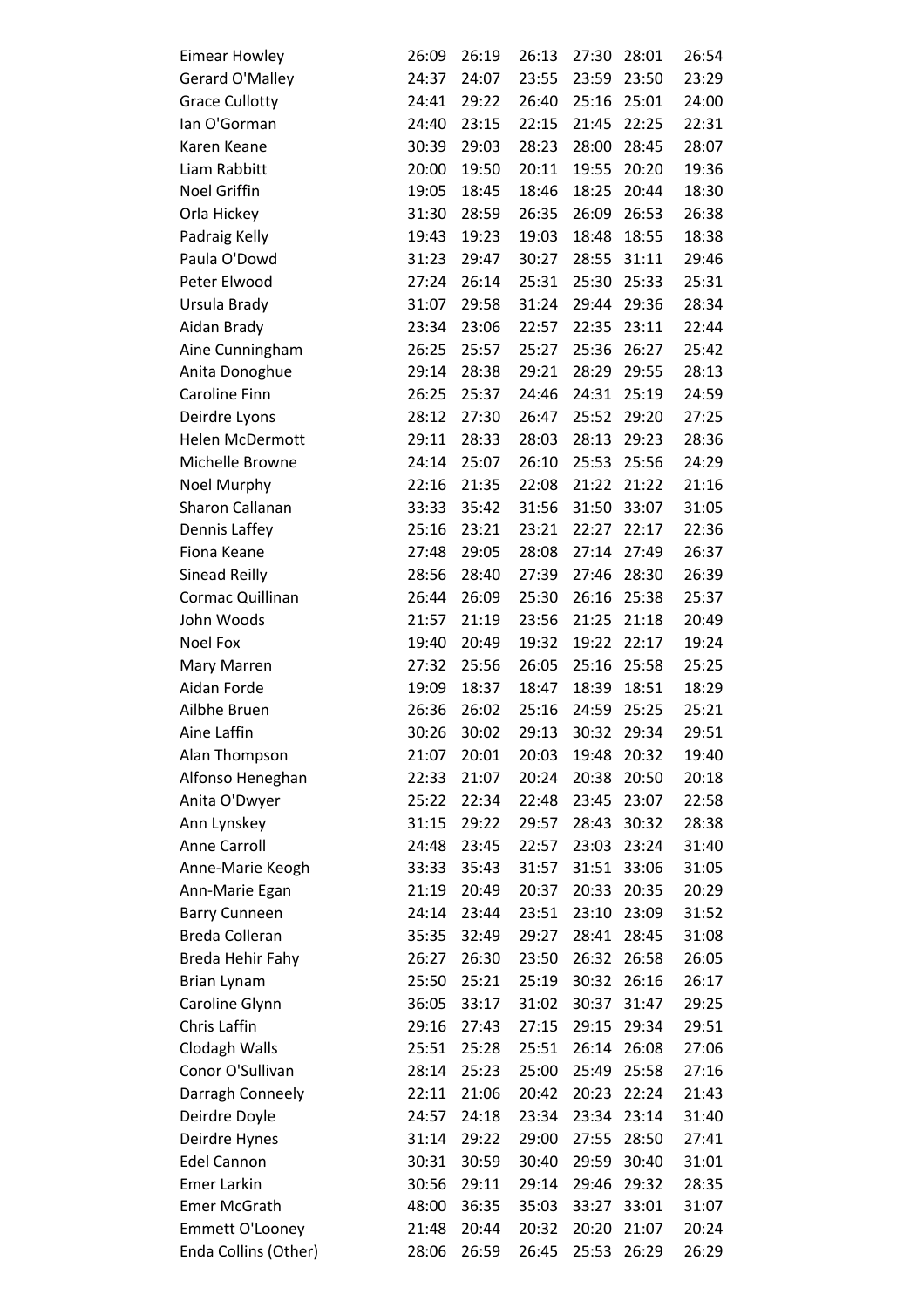| <b>Finbarr Collins</b>  | 23:15 | 22:16 | 22:11 | 22:34 | 22:45 | 22:19 |
|-------------------------|-------|-------|-------|-------|-------|-------|
| <b>Frances Hynes</b>    | 31:23 | 29:01 | 29:11 | 28:49 | 29:16 | 29:29 |
| <b>Heather Doyle</b>    | 28:27 | 22:19 | 20:52 | 27:11 | 27:33 | 23:28 |
| Jackie Burke Morris     | 31:12 | 28:40 | 28:43 | 27:55 | 28:04 | 27:37 |
| Jamie Kearns            | 22:53 | 22:09 | 22:16 | 22:44 | 22:41 | 21:49 |
| John Fitzgerald (Other) | 25:31 | 24:09 | 24:11 | 23:13 | 31:15 | 27:27 |
| Josephine O'Halloran    | 32:54 | 30:44 | 30:23 | 29:36 | 32:51 | 38:06 |
| Josie Kilgallon         | 29:19 | 28:44 | 26:31 | 28:05 | 28:46 | 29:51 |
| Kevin Connolly          | 26:57 | 26:23 | 26:45 | 25:13 | 24:44 | 25:02 |
| Leann Cannon            | 37:34 | 37:21 | 36:48 | 37:18 | 35:06 | 36:25 |
| Liam Byrne              | 24:23 | 23:43 | 23:48 | 23:56 | 24:15 | 23:45 |
| Linda Cannon            | 25:24 | 24:51 | 24:36 | 24:43 | 24:27 | 24:16 |
| Liz Broderick           | 27:40 | 27:31 | 27:46 | 26:42 | 29:13 | 27:04 |
| Lorraine McIlrath       | 33:50 | 33:15 | 31:34 | 37:24 | 24:20 | 22:40 |
| Louise Madden           | 32:41 | 33:33 | 33:03 | 31:57 | 31:15 | 32:29 |
| Maire Ni Chonghaile     | 32:49 | 31:33 | 31:16 | 31:04 | 31:18 | 30:29 |
| Mairead Herlihy         | 23:09 | 27:50 | 27:51 | 27:45 | 21:51 | 21:14 |
| Margo Ryan              | 35:09 | 34:38 | 34:18 | 33:59 | 36:05 | 39:26 |
| <b>Marion Ruane</b>     | 27:42 | 25:34 | 24:53 | 24:42 | 25:09 | 24:19 |
| Marttin Murray          | 23:52 | 23:36 | 22:43 | 21:28 | 22:55 | 21:54 |
| Michael McCarthy        | 21:18 | 20:35 | 20:19 | 19:52 | 20:42 | 30:22 |
| <b>Micheal Hughes</b>   | 21:52 | 21:39 | 21:45 | 22:14 | 21:55 | 21:15 |
| Michelle Ward           | 32:19 | 32:53 | 32:50 | 32:02 | 33:10 | 32:31 |
| Mike Burns              | 28:42 | 28:35 | 25:11 | 25:28 | 24:44 | 24:19 |
| Miriam Noonan           | 28:53 | 27:53 | 28:35 | 26:58 | 26:50 | 26:21 |
| Muiread Bhreathnach     | 27:26 | 27:30 | 26:05 | 22:59 | 23:20 | 26:34 |
| Niamh O'Byrne           | 33:12 | 31:36 | 31:12 | 30:24 | 31:08 | 30:34 |
| Noreen Middleton        | 33:03 | 31:07 | 30:37 | 31:02 | 31:31 | 30:58 |
| Orla Dalton             | 28:28 | 28:36 | 26:31 | 26:56 | 27:58 | 27:18 |
| Paddy O'Coisdealbha     | 28:34 | 25:50 | 25:59 | 24:46 | 25:46 | 24:51 |
| Paul MacDonagh          | 20:06 | 20:06 | 20:24 | 19:51 | 20:06 | 19:41 |
| <b>Robert Devane</b>    | 28:10 | 26:22 | 26:58 | 26:45 | 26:36 | 25:36 |
| Sandra Breslin          | 29:26 | 28:35 | 27:05 | 27:06 | 26:10 | 25:57 |
| Savina Broderick        | 27:53 | 27:12 | 27:18 | 26:25 | 26:56 | 26:12 |
| <b>Shane Browne</b>     | 28:19 | 22:20 | 22:01 | 24:01 | 22:01 | 27:12 |
| <b>Sharon Conroy</b>    | 32:20 | 31:13 | 31:52 | 31:20 | 31:15 | 30:07 |
| Sharon Cunningham       | 24:44 | 24:23 | 24:09 | 23:48 | 24:24 | 23:58 |
| Sheelagh O'Leary        | 35:10 | 26:11 | 33:48 | 33:02 | 26:03 | 33:35 |
| Sinead Hynes            | 27:44 | 26:25 | 29:10 | 25:33 | 29:16 | 26:16 |
| Siobhan Carolan         | 33:33 | 27:43 | 27:26 | 27:55 | 27:30 | 27:00 |
| Trisha Dolan            | 30:59 | 27:34 | 31:21 | 31:17 | 32:31 | 30:59 |
| Veronica Gill           | 29:07 | 28:31 | 27:51 | 27:55 | 29:04 | 28:12 |
| <b>Yvonne Commins</b>   | 33:50 | 33:14 | 31:34 | 31:13 | 31:55 | 30:59 |
| Yvonne Walsh            | 37:34 | 37:21 | 36:47 | 37:20 | 35:06 | 36:24 |
| Kevin O'Dea             | 20:51 |       | 20:49 | 20:46 | 20:53 | 20:15 |
| Roger Rushe             | 24:44 | 24:24 | 24:13 | 24:18 | 24:40 |       |
| Maeve Noone             | 23:08 | 22:26 | 22:09 | 22:25 | 23:33 |       |
| Johnny Lane             | 18:00 | 17:28 | 17:27 | 17:15 | 17:18 |       |
| Siobhan Glynn           | 24:15 |       | 23:34 | 23:52 | 24:14 | 22:50 |
| Anne-Marie Walsh        | 24:48 | 24:44 | 24:19 | 23:50 | 24:21 |       |
| Chris Burke             | 26:25 |       | 24:28 | 23:54 | 23:03 | 22:49 |
| Jane-Ann Healy          | 19:15 | 18:48 | 19:31 | 19:06 |       | 18:45 |
| Darragh McShane         | 21:22 | 21:18 | 20:59 | 20:44 |       | 22:41 |
| Martina Fahy            |       | 23:19 | 23:17 | 23:09 | 22:57 | 22:12 |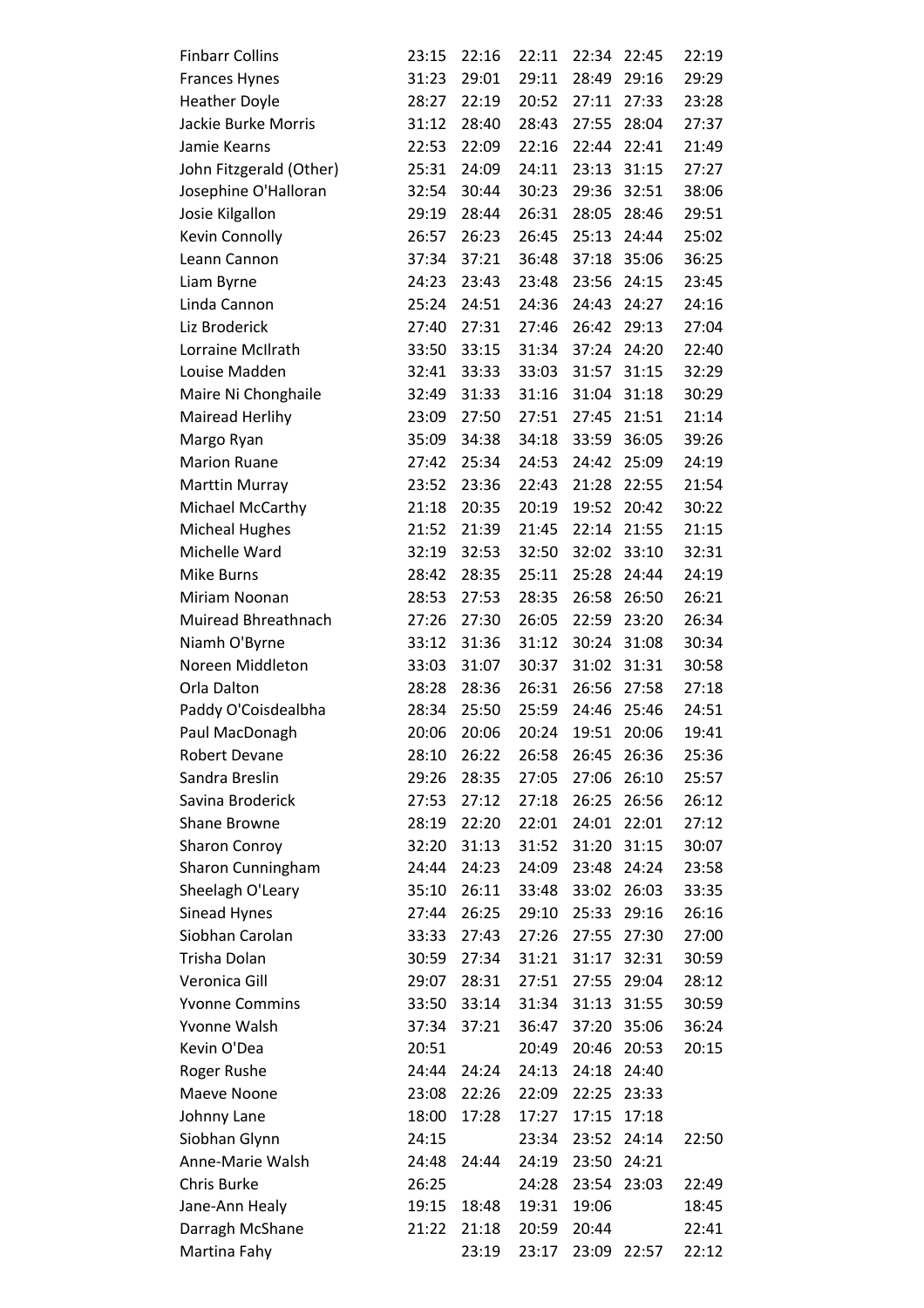| Sean Connell           | 25:37 | 25:23 | 27:42 | 25:58 | 24:49       |       |
|------------------------|-------|-------|-------|-------|-------------|-------|
| Tommy Joe Whyte        | 19:06 | 18:44 |       | 18:31 | 18:28       | 18:23 |
| Pauline Burke          |       | 25:04 | 24:22 | 22:28 | 24:36       | 24:31 |
| David Huane            | 26:15 | 24:08 | 24:31 |       | 24:22       | 24:22 |
| Deirdre Quinn          |       | 20:31 | 20:32 | 20:14 | 24:04       | 19:41 |
| Joe Cormican           | 23:43 | 22:43 | 22:06 | 21:56 | 22:10       |       |
| Patrick Cosgrove       | 22:51 | 23:51 | 22:06 | 22:11 |             | 22:44 |
| Ann Cormican           | 25:26 | 25:01 | 25:12 | 25:19 |             | 25:00 |
| David Quinn            | 20:55 | 20:28 | 25:28 |       | 19:17       | 24:27 |
| John Flaherty          | 20:04 |       | 19:33 | 19:27 | 19:37       | 19:17 |
| John Mongan            | 20:19 | 23:31 |       | 22:55 | 22:42       | 19:14 |
| <b>Brian Duffy</b>     | 18:12 | 17:42 | 17:28 |       | 23:51       | 17:36 |
| Paul Stephens          | 20:35 | 20:03 | 20:10 |       | 20:18       | 19:55 |
| Eugene Hoade           |       | 23:28 | 23:09 | 22:45 | 22:57       | 22:35 |
| John Walsh             | 24:57 | 24:52 | 24:32 | 23:53 |             | 24:14 |
| John Flattery          | 26:42 | 24:08 | 29:01 | 22:13 | 22:10       |       |
| Kieran Guiry           |       | 20:18 | 22:08 | 20:07 | 22:17       | 20:02 |
| Conor Dolan            | 16:26 | 17:05 | 16:27 |       | 20:04       | 15:43 |
| Noel Lowry             | 25:55 |       | 25:03 | 25:00 | 24:23       | 24:13 |
| Sean Ward              | 23:41 | 20:10 | 19:42 | 19:40 |             | 19:26 |
| Kevin McLoughlin       | 23:04 | 25:23 | 23:35 | 26:02 | 24:50       |       |
| Maeve Joyce            | 30:41 | 30:16 | 29:26 | 29:21 | 30:01       |       |
| Michael Hickey         | 29:10 | 26:33 |       | 26:30 | 27:19       | 26:27 |
| Morgan McHugh          | 19:57 |       | 19:29 | 19:23 | 19:55       | 19:20 |
| Angela McCluskey       | 32:08 | 31:37 | 31:40 | 31:47 |             | 31:23 |
| Frank Noone            | 23:46 | 23:11 | 23:28 | 22:50 |             | 22:50 |
| Mark Breen             | 18:18 | 18:12 | 17:59 | 17:56 | 18:07       |       |
| Mark McDonagh          | 18:53 | 18:40 | 19:07 | 18:32 |             | 18:41 |
| <b>Tony Killarney</b>  |       | 19:31 | 20:38 |       | 19:01 24:21 | 19:27 |
| Aoife Callan           | 21:41 | 21:52 | 22:26 | 21:56 | 24:09       |       |
| Colette Finneran       | 25:17 | 24:14 |       | 23:29 | 23:56       | 23:45 |
| Colm O'Maille          |       | 23:18 | 23:19 | 23:44 | 23:41       | 23:06 |
| Donal Gill             | 24:37 | 23:43 | 23:54 | 23:59 | 23:47       |       |
| Mark Campbell          | 21:43 | 21:24 | 20:40 | 21:02 |             | 20:28 |
| Martin O'Hara          | 21:52 | 21:18 |       | 20:42 | 22:03       | 20:20 |
| <b>Michael Healy</b>   | 23:55 |       | 22:29 | 21:39 | 21:33       | 21:22 |
| Laura Canavan          | 27:52 | 26:25 | 25:57 |       | 27:58       | 26:25 |
| Mike O'Mahony          | 19:49 | 19:34 | 19:46 | 19:35 | 19:44       |       |
| Padraic Burke          | 20:33 | 20:39 | 20:58 | 20:27 |             | 20:06 |
| <b>Tim Geraghty</b>    | 24:28 |       | 23:22 | 23:45 | 23:16       | 22:07 |
| <b>Brendan Raftery</b> | 22:48 | 22:05 | 21:56 | 21:12 |             | 21:12 |
| Conor Moloney          | 18:32 | 18:21 |       | 17:57 | 18:07       | 17:38 |
| Pat Kilbane            | 27:59 | 28:43 | 28:24 |       | 30:08       | 27:42 |
| <b>Colin Duane</b>     | 20:35 | 19:37 | 19:23 |       | 19:31       | 19:00 |
| David Reilly           | 17:55 | 17:20 | 25:10 | 25:34 |             | 17:28 |
| Keith Holland          |       | 23:47 | 24:00 | 22:51 | 22:52       | 24:27 |
| Kevin Nolan            | 25:17 | 24:16 | 25:01 |       | 20:44       | 29:45 |
| Michelle Lynch         | 20:59 | 20:30 | 20:23 | 20:08 |             | 19:44 |
| Miriam McCartin        | 26:10 |       | 26:05 | 26:00 | 21:36       | 26:23 |
| Noel Murray            | 24:47 | 21:12 | 20:55 | 21:34 |             | 22:41 |
| Pat O'Dwyer            | 19:29 | 19:10 | 19:06 | 18:49 |             | 18:36 |
| Colm Brady             |       | 33:54 | 33:24 |       | 33:19 34:12 | 25:02 |
| Sheena Fennell         | 23:08 | 23:52 |       | 23:07 | 23:10       | 23:09 |
| Sylvester Lenihan      | 24:45 | 23:10 | 23:27 | 22:20 | 22:38       |       |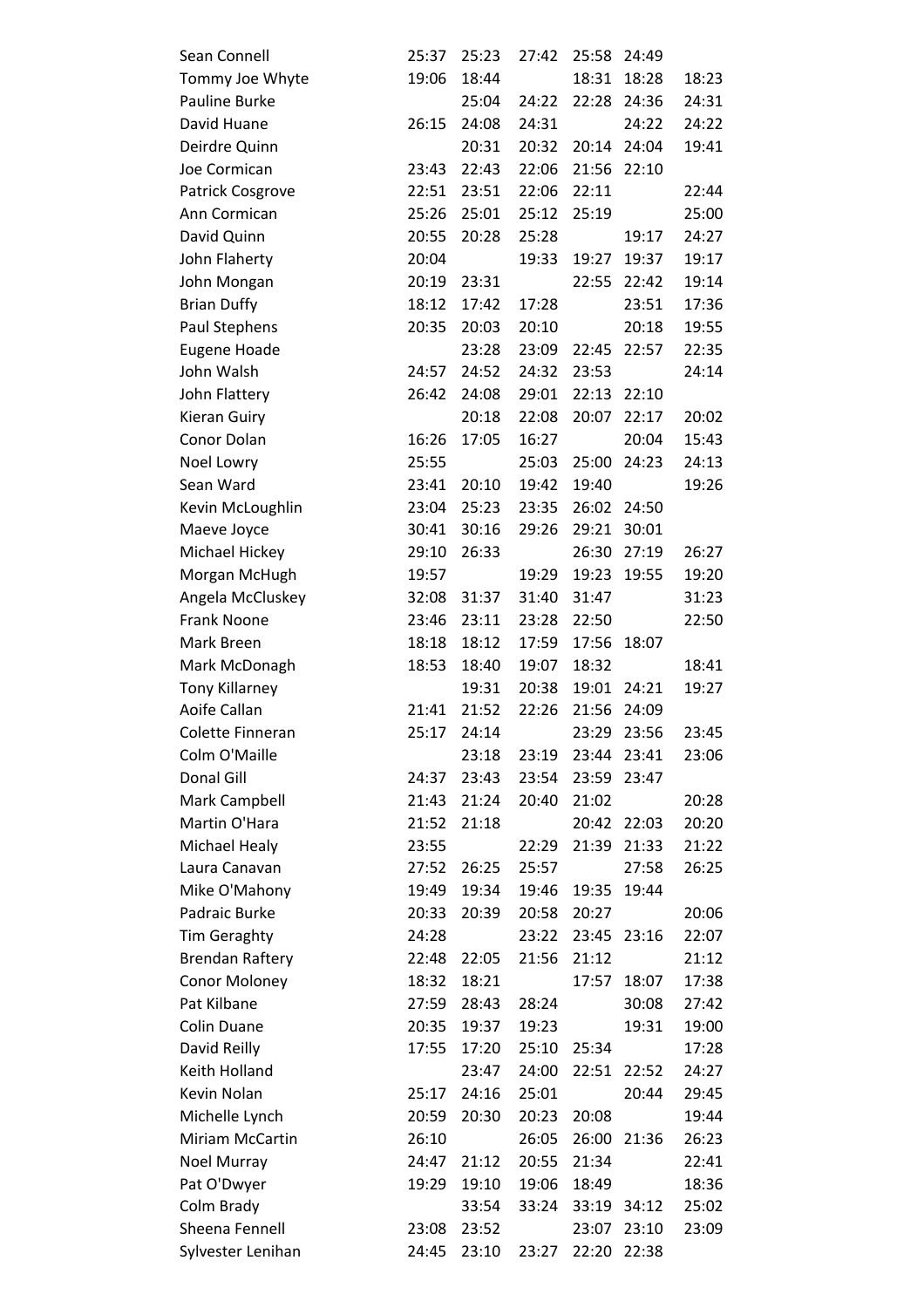| <b>Barbara Morrissey</b> | 29:04 | 33:20 |       | 22:15 | 29:36       | 29:05 |
|--------------------------|-------|-------|-------|-------|-------------|-------|
| Patricia O'Loughlin      | 27:33 | 26:41 | 26:20 | 25:52 | 27:35       |       |
| <b>Brian Somers</b>      | 21:33 | 20:40 | 20:30 | 20:25 | 20:09       |       |
| Iain Shaw                | 29:49 |       | 29:06 | 28:54 | 30:06       | 29:25 |
| <b>Judith Roche</b>      | 24:33 | 23:57 | 24:01 | 24:10 |             | 24:08 |
| Kenneth O'Hara           | 22:33 | 21:29 | 21:14 | 20:59 |             | 20:23 |
| Marie Gallagher          |       | 28:07 | 27:57 | 25:24 | 23:59       | 23:06 |
| Michael McLoughlin       | 23:51 | 23:22 | 23:23 | 23:21 | 23:32       |       |
| Padraic Meenaghan        | 24:55 | 24:16 | 23:52 | 24:59 |             | 23:39 |
| Paul Miskella            | 24:23 | 21:19 | 26:00 | 25:39 |             | 24:10 |
| Sean McDermott           | 21:34 | 20:36 | 20:17 |       | 20:51       | 19:46 |
| <b>Andrew Connaire</b>   | 21:17 |       | 22:06 | 21:19 | 22:45       | 20:34 |
| Claire Madden            |       | 29:34 | 30:17 | 29:53 | 30:02       | 28:20 |
| Fiona Kelly              |       | 27:31 | 27:22 | 26:11 | 27:04       | 26:30 |
| <b>Gerard Clery</b>      | 23:34 | 22:07 | 22:57 |       | 23:03       | 21:58 |
| Nathan Shaughnessy       | 22:59 | 23:17 | 22:11 |       | 21:52       | 21:12 |
| <b>Noel Crowley</b>      | 26:09 | 26:08 | 25:56 |       | 28:04       | 30:01 |
| Rachel Conlon            | 25:27 | 24:41 | 25:06 | 25:01 | 25:38       |       |
| Rosina Coleman           | 25:26 | 24:17 |       | 28:21 | 26:01       | 24:10 |
| Shane Broughal           | 22:44 | 21:09 | 20:28 | 20:34 |             | 20:37 |
| <b>Caroline Niland</b>   | 25:30 | 24:56 | 24:50 | 25:19 |             | 25:31 |
| Fergus Kelly             | 20:43 |       | 24:36 |       | 20:57 20:36 | 20:02 |
| Fiona Lane               |       | 24:39 | 24:08 | 24:15 | 24:38       | 23:58 |
| <b>Gearoid Hennessy</b>  | 22:43 |       | 24:25 | 24:07 | 26:41       | 21:53 |
| Lucy Friel               | 32:27 | 30:50 |       | 29:36 | 30:44       | 29:59 |
| Mary Rohan               | 24:15 | 24:00 | 23:29 | 24:15 |             | 23:13 |
| Niamh Flavin             | 23:00 | 22:50 | 22:35 |       | 23:19       | 22:26 |
| Padraig Burke            | 26:50 | 25:47 | 26:44 |       | 27:38       | 25:55 |
| Paul Mitchell            | 26:48 | 26:16 | 25:47 | 25:49 | 25:28       |       |
| Sinead Foran             | 21:44 | 21:05 |       | 21:24 | 21:13       | 20:08 |
| <b>Tomas Boyle</b>       | 22:58 | 22:47 | 22:11 | 22:13 | 22:08       |       |
| Aoife Morrissey          | 30:33 | 30:07 |       | 29:56 | 30:15       | 29:16 |
| Arron Forde              | 24:10 | 24:02 |       | 26:09 | 26:05       | 18:14 |
| <b>Brendan Kennelly</b>  |       | 20:49 | 20:39 | 20:30 | 20:44       | 20:22 |
| <b>Edel Conroy</b>       | 25:18 | 24:32 | 24:13 | 24:07 | 24:18       |       |
| Fergal Lynch             | 22:49 | 22:11 |       | 21:45 | 22:25       | 21:57 |
| John Deely               | 26:52 | 26:18 | 25:45 |       | 28:53       | 38:12 |
| Laura Dillon             | 23:07 | 22:42 | 22:30 |       | 23:14       | 22:11 |
| Leona Gibbons            | 30:55 |       | 28:42 | 28:13 | 28:13       | 28:37 |
| Louise Butler            | 30:24 | 28:41 | 29:02 |       | 29:05       | 27:49 |
| <b>Richie Campbell</b>   | 24:12 | 19:16 | 18:58 |       | 19:07       | 18:50 |
| Sean Noone               | 19:39 | 19:22 | 19:17 |       | 19:27       | 18:55 |
| <b>Tom Connelly</b>      | 19:24 |       | 19:00 | 18:52 | 19:16       | 18:34 |
| Andrea Sellars           |       | 28:43 | 27:53 | 27:28 | 28:30       | 27:38 |
| Dermot Gibson            | 19:58 | 19:50 | 19:27 | 19:25 | 19:36       |       |
| <b>Gerard Reid</b>       | 21:57 |       | 21:50 | 21:30 | 23:35       | 22:51 |
| John Cronin              | 19:54 | 17:30 | 19:51 |       | 19:07       | 22:01 |
| Kevin Rohan              | 19:12 | 19:25 | 19:23 |       | 19:49       | 20:11 |
| Kieran Fox               | 19:36 | 19:44 |       | 19:22 | 19:36       | 19:09 |
| Martin Crehan            | 25:05 |       | 25:02 | 24:29 | 25:08       | 24:05 |
| Niamh O'Neill            | 32:38 | 30:31 | 30:18 |       | 31:27       | 30:53 |
| Ronan O'Grady            | 22:25 | 21:27 | 20:45 | 21:58 |             | 20:49 |
| <b>Thomas Farrelly</b>   | 21:40 |       | 21:09 | 21:34 | 21:52       | 21:04 |
| <b>Triona Cleary</b>     |       | 27:10 | 26:20 | 26:23 | 27:02       | 26:57 |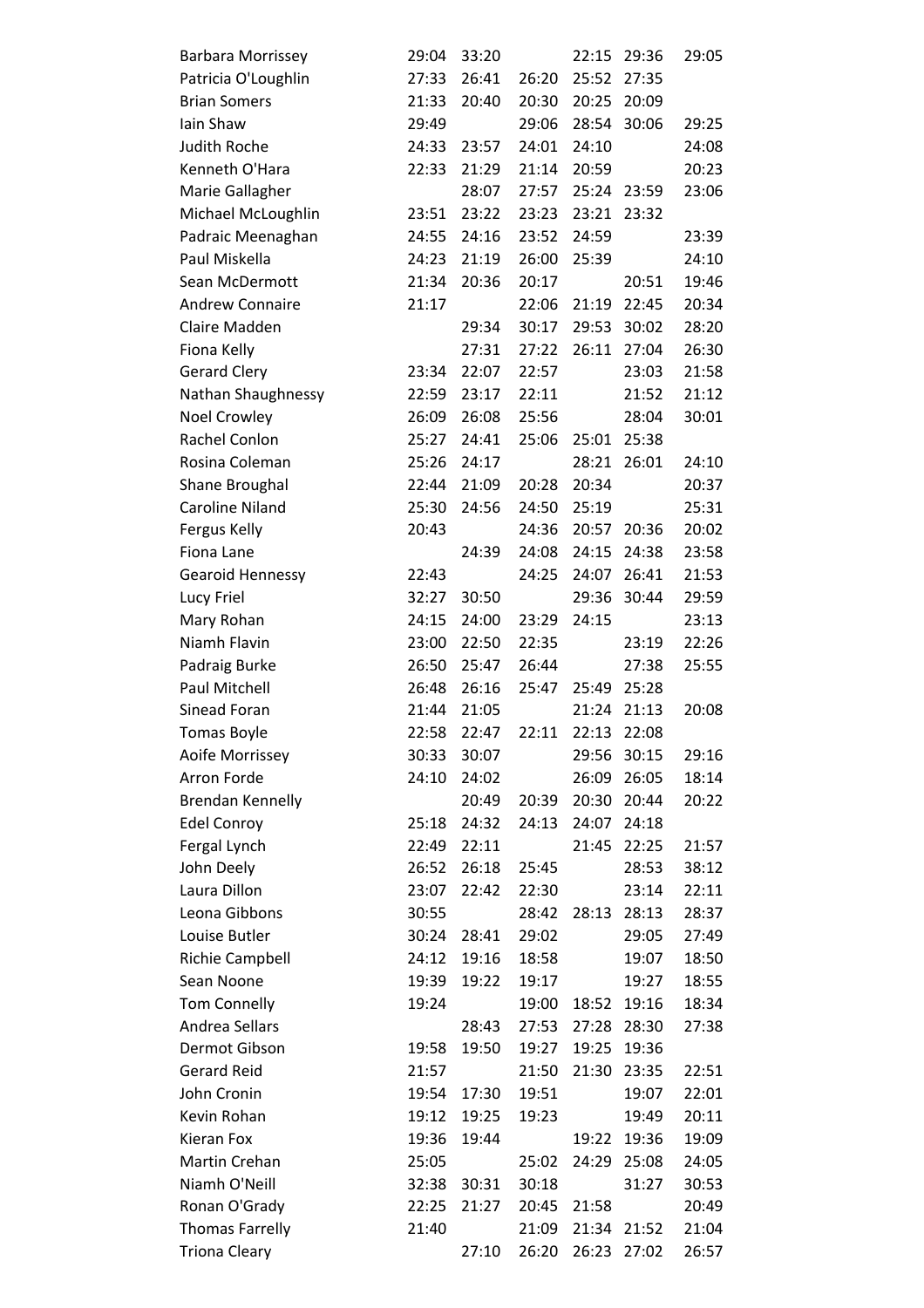| <b>Geraldine Nally</b> | 24:18 | 23:06 | 22:38 |       | 22:47 | 21:37 |
|------------------------|-------|-------|-------|-------|-------|-------|
| Majella Ni Chriochain  | 24:39 | 24:17 | 24:24 |       | 24:23 | 23:46 |
| Mura Tierney           | 30:31 | 28:52 | 29:14 | 28:03 | 28:55 |       |
| Ruthann Sheahan        | 21:13 | 20:55 | 20:54 | 20:16 | 20:39 |       |
| Angelina Mangan        | 31:56 | 28:10 |       | 30:24 | 30:41 | 30:08 |
| <b>Breda Stephens</b>  | 27:53 | 27:11 | 23:15 | 27:06 |       | 26:30 |
| <b>Brendan Barrett</b> | 32:36 | 34:11 | 30:57 | 30:36 | 29:10 |       |
| Cait Gallagher         | 26:44 | 25:36 | 26:04 | 25:13 |       | 26:28 |
| <b>Chris Carroll</b>   | 23:36 | 22:20 | 22:19 | 23:04 |       | 21:52 |
| Claire Murphy          | 26:18 | 24:33 | 25:13 |       | 24:47 | 25:03 |
| David O'Neill          |       | 19:14 | 19:15 | 19:11 | 18:51 | 19:15 |
| Declan Mahon           | 21:22 | 21:28 |       | 20:33 | 20:25 | 19:45 |
| Emma Corcoran          | 31:20 | 30:20 | 29:12 |       | 30:23 | 29:41 |
| <b>Fiona Diviney</b>   | 25:58 | 26:55 | 25:59 | 26:14 |       | 25:41 |
| Jacinta Fahy           | 22:32 |       | 22:31 | 22:23 | 22:20 | 21:52 |
| John Fitzgerald        |       | 27:17 | 26:50 | 26:22 | 29:29 | 25:59 |
| Keith McIntyre         | 21:12 | 21:00 | 21:17 | 20:55 |       | 20:44 |
| Lorraine Stenson       | 26:15 | 25:19 | 25:14 |       | 24:44 | 24:12 |
| Mairead Lane           | 27:50 | 27:34 | 27:29 |       | 28:39 | 28:09 |
| Mark Finlay            | 22:13 | 28:21 | 22:25 | 20:36 |       | 20:37 |
| Maura Walsh            | 26:03 | 24:58 | 20:38 | 24:37 | 24:49 |       |
| Melanie Donnellan      | 23:29 | 22:51 | 23:02 |       | 23:16 | 22:13 |
| Michelle Geary         | 26:08 | 24:43 | 25:15 | 23:32 |       | 21:41 |
| Rhona Keane            | 30:26 | 29:05 | 31:14 | 31:30 | 29:36 |       |
| Sinead O'Doherty       | 27:36 | 26:24 | 25:54 | 25:28 | 26:42 |       |
| Siobhan Beirne         | 27:13 | 26:59 | 26:18 | 25:41 | 26:26 |       |
| Stephen Glennon        |       | 27:12 | 26:12 | 21:14 | 32:30 | 32:05 |
| Ailbhe Duffy           | 25:07 | 24:16 | 23:51 | 23:30 | 23:52 |       |
| Aine McNamara          | 29:26 | 28:16 | 27:02 | 27:16 |       | 26:55 |
| Aisling Leech          | 30:50 | 30:43 | 29:54 | 30:16 | 30:12 |       |
| Brendan Lohan          | 22:43 |       | 22:40 | 22:24 | 22:07 | 21:54 |
| Caroline Whiriskey     | 21:46 | 21:48 | 22:57 | 19:46 | 25:05 |       |
| Connie Egan            | 28:26 |       | 29:20 | 28:04 | 29:54 | 28:01 |
| David Noone            | 20:21 | 20:01 | 19:25 | 18:47 | 18:59 |       |
| Eoin McEvoy            | 21:57 | 20:50 | 20:59 | 22:30 |       | 24:50 |
| <b>Gerry Fogarty</b>   | 22:46 | 21:47 | 22:11 |       | 22:08 | 21:40 |
| <b>Graham Agnew</b>    | 24:28 |       | 23:29 | 23:04 | 23:16 | 22:46 |
| <b>Hubert Brennan</b>  | 20:08 | 19:27 | 19:44 | 19:52 |       | 19:37 |
| Jane Molloy            | 29:31 | 28:43 | 28:24 | 29:40 | 29:29 |       |
| Joanne Canavan         | 29:10 | 27:20 | 27:40 | 26:50 | 26:12 |       |
| Julie Finnerty         |       | 30:26 | 30:20 | 29:31 | 30:16 | 29:21 |
| Laura Folan            | 33:45 | 33:19 |       | 33:54 | 27:48 | 33:19 |
| Lisa Regan             |       | 23:28 | 24:24 | 23:24 | 23:16 | 22:51 |
| <b>Martin Burke</b>    | 27:20 | 26:10 |       | 25:52 | 25:59 | 23:55 |
| <b>Michael Brett</b>   | 21:49 | 21:52 | 21:37 | 20:22 | 22:11 |       |
| Michael McKeon         | 22:49 | 21:39 | 20:52 | 21:03 | 22:29 |       |
| Pat Sherry             | 18:32 | 18:07 | 17:55 |       | 19:59 | 17:53 |
| Patrick Brennan        | 20:07 | 19:40 | 20:04 |       | 20:18 | 19:19 |
| <b>Philip Smith</b>    |       | 28:10 | 27:09 | 27:19 | 28:05 | 23:55 |
| Rachel O'Connor        | 32:54 | 30:40 | 31:23 |       | 32:50 | 30:16 |
| <b>Ruth Gibbons</b>    | 30:57 | 30:16 |       | 29:02 | 30:45 | 37:45 |
| Shane Conway           | 20:12 |       | 19:36 | 19:25 | 19:00 | 18:59 |
| Sharon Linnane         | 33:28 | 30:09 | 28:59 | 29:19 | 30:15 |       |
| Sinead Leonard         | 27:08 |       | 25:09 | 25:09 | 24:42 | 24:30 |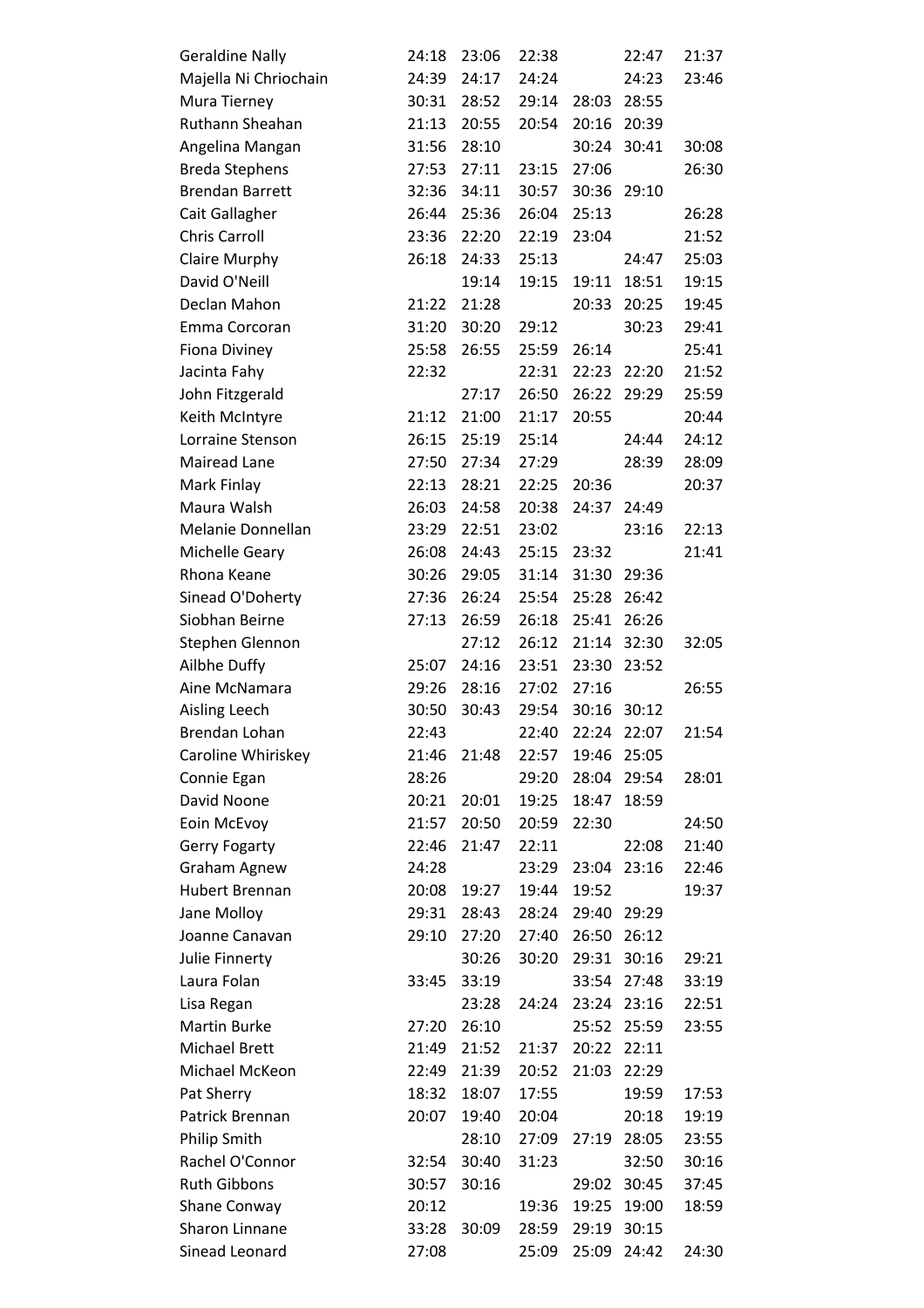| Vincent Kelly           |       | 22:55 | 22:32 | 22:00 | 21:59       | 21:23 |
|-------------------------|-------|-------|-------|-------|-------------|-------|
| Ailish McDonagh         | 26:35 | 26:24 | 26:03 | 25:13 |             | 25:51 |
| <b>Brendan McArdle</b>  | 22:43 | 21:26 | 20:27 | 19:33 |             | 19:16 |
| <b>Brian Mellett</b>    | 23:59 | 23:10 | 23:02 | 22:36 |             | 23:12 |
| <b>Carmel Fallon</b>    | 26:22 | 24:55 |       | 24:20 | 23:59       | 23:32 |
| Eleanor Walsh           | 22:57 | 22:42 | 22:48 | 22:48 | 22:27       |       |
| Joan Ruane              | 27:03 | 27:00 | 25:56 | 24:45 | 25:15       |       |
| John Ward               |       | 25:03 | 25:33 | 24:43 | 20:26       | 24:53 |
| Linda Porter            | 24:00 | 22:42 | 21:42 |       | 32:20       | 21:59 |
| Maria O'Donovan         |       | 24:02 | 22:52 | 22:29 | 22:23       | 22:43 |
| Michael Walsh           | 19:49 | 20:50 | 19:27 | 19:20 |             | 20:22 |
| Nick Mottram            | 22:22 | 21:52 | 21:35 | 21:30 |             | 21:43 |
| Shirley Quinn           | 29:15 | 27:05 |       | 26:47 | 27:03       | 26:26 |
| <b>Tom Hession</b>      | 20:04 | 19:30 |       | 19:15 | 19:26       | 19:12 |
| Darina Keating          | 30:57 | 31:09 | 30:19 | 32:04 |             | 29:25 |
| Emma Kilduff            | 30:35 | 29:05 | 28:40 |       | 26:30       | 26:09 |
| George Livanos          |       | 25:12 | 22:13 | 21:00 | 21:39       | 20:37 |
| Kristel O'Regan         | 25:21 | 27:19 | 27:53 | 26:54 | 28:25       |       |
| <b>Richard Meaney</b>   |       | 18:24 | 18:30 | 17:54 | 18:10       | 17:47 |
| Stephen Bradish         | 24:19 | 23:54 | 22:36 |       | 23:27       | 22:34 |
| Angela Reid             |       | 29:21 | 28:05 | 27:27 | 28:23       | 27:48 |
| <b>Bernard Geraghty</b> | 19:48 | 18:54 | 18:35 | 18:40 | 18:38       |       |
| Frances Leahy           |       | 29:50 | 27:54 | 27:09 | 27:59       | 26:49 |
| <b>Art Naughton</b>     | 18:33 | 17:55 |       | 17:47 | 17:53       | 18:11 |
| Crona Winston           | 26:10 |       | 25:05 | 25:20 | 25:06       | 24:51 |
| Karen Kerins            | 35:45 | 34:55 | 33:08 |       | 34:45       | 34:19 |
| Marie Allen             | 30:16 |       | 29:14 | 28:37 | 27:59       | 30:36 |
| Aidan O'Mahoney         | 26:10 |       | 21:47 | 20:57 | 21:03       | 24:51 |
| Aine Hennigan           | 21:45 | 22:01 | 21:00 |       | 21:30       | 20:35 |
| Alan Colleran           | 24:01 | 22:45 | 22:12 | 22:15 |             | 21:58 |
| Anita Roche             | 31:12 | 28:45 | 28:29 |       | 28:06       | 27:44 |
| Ann Poniard             |       | 31:08 | 29:50 | 28:00 | 28:20       | 27:18 |
| Ann-Marie Carroll       |       | 29:28 | 29:16 | 29:47 | 31:13       | 30:28 |
| Arlene Smith            |       | 30:46 | 31:17 |       | 31:33 29:19 | 28:42 |
| Brendan Brennan         |       | 26:54 | 25:52 | 25:24 | 25:35       | 24:53 |
| <b>Brendan Mulcair</b>  | 20:03 | 19:20 | 19:39 | 19:38 |             | 19:41 |
| <b>Brian Ward</b>       | 23:51 | 27:30 | 23:19 | 23:00 |             | 23:21 |
| Cathy Hackett           | 31:31 | 28:48 | 28:19 |       | 29:37 30:14 |       |
| Clare O'Shea            | 23:56 | 23:27 | 23:37 | 23:26 |             | 22:55 |
| Clodagh Kennedy         |       | 39:53 | 39:52 |       | 36:04 35:45 | 38:46 |
| Colette Tuohy           | 18:47 |       | 18:27 | 20:13 | 18:39       | 18:13 |
| Daniel Sheahan          | 18:46 | 18:18 |       | 18:14 | 18:37       | 17:54 |
| David Greaney           | 24:23 | 23:48 | 23:27 | 23:32 |             | 24:36 |
| David Watts             | 20:37 | 20:12 | 19:50 |       | 19:56       | 19:40 |
| Declan Belton           | 24:02 | 22:34 | 23:01 | 22:46 |             | 23:10 |
| Deirdre Toner           | 22:51 | 21:45 | 21:16 |       | 20:45 21:26 |       |
| Denise Cahalan          |       | 37:19 | 36:58 |       | 36:16 36:17 | 35:31 |
| Dervla Geraghty         | 36:27 | 35:47 | 33:39 | 33:25 | 34:56       |       |
| Donna Cannon            | 30:25 | 28:36 | 27:52 | 27:40 |             | 27:19 |
| Dorinda Ryder           | 31:14 |       | 28:58 | 28:43 | 29:08       | 27:39 |
| Edel McNamara           | 33:28 | 30:01 |       | 29:27 | 30:17       | 28:59 |
| <b>Elaine Connolly</b>  | 34:28 | 31:25 | 29:24 | 28:53 | 31:54       |       |
| Elaine Mawhinney        | 30:56 |       | 28:42 | 28:13 | 28:13       | 28:37 |
| <b>Elaine Morris</b>    | 31:43 | 30:51 | 29:48 | 29:58 | 29:51       |       |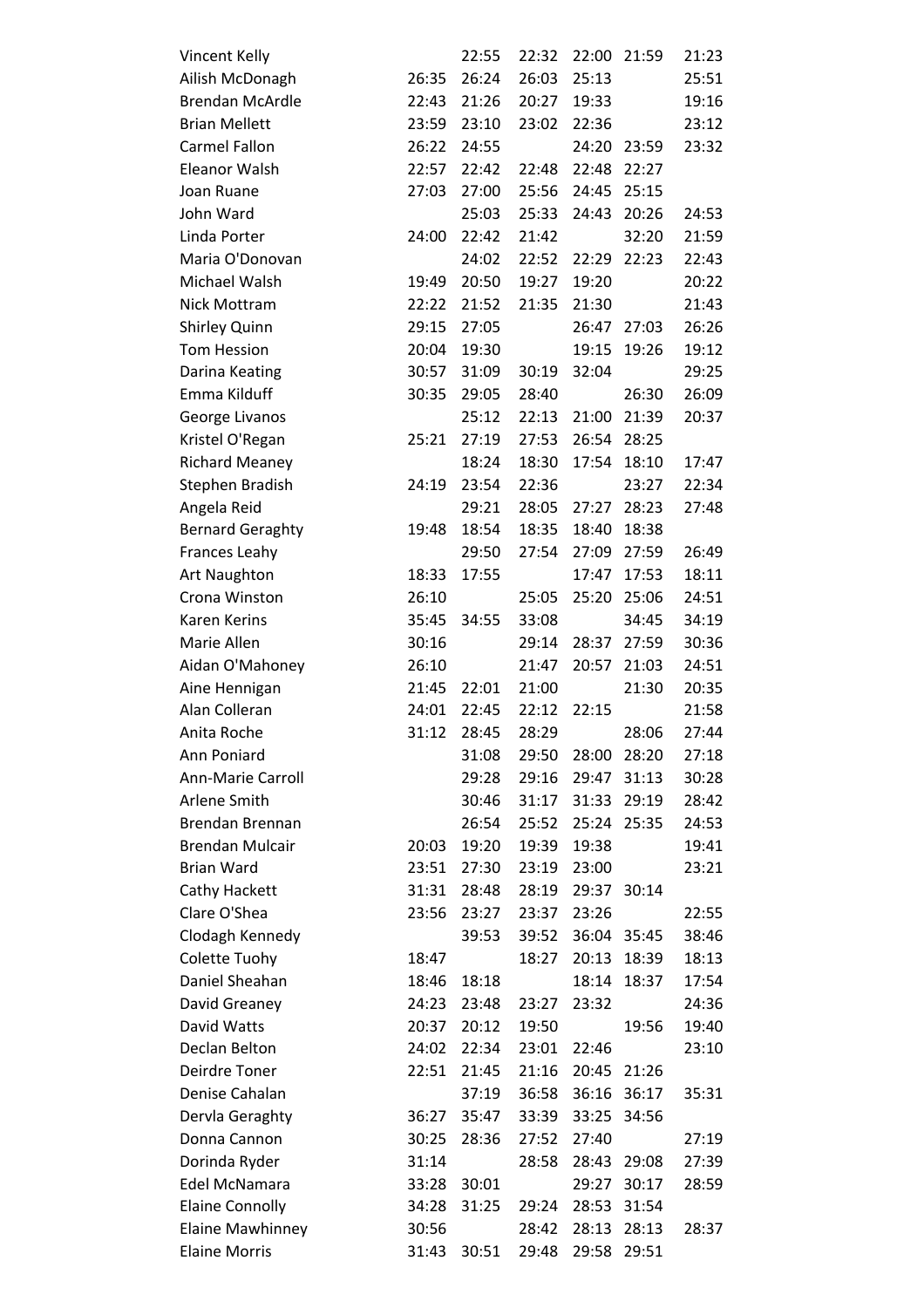| <b>Fergal Duffy</b>     | 19:46 | 19:49 | 19:27 | 19:29 |             | 19:16 |
|-------------------------|-------|-------|-------|-------|-------------|-------|
| Genevieve Odindo        | 32:26 | 30:12 |       |       | 29:12 28:32 | 27:16 |
| Georgina O'Reilly       | 34:51 | 34:06 | 33:03 |       | 34:56       | 34:19 |
| <b>Ger Naughton</b>     | 31:27 | 30:29 | 29:47 |       | 30:37       | 30:27 |
| Geraldine Gavigan       | 27:47 | 27:39 | 26:27 |       | 29:16       | 27:33 |
| <b>Gerard Hynes</b>     | 26:08 | 28:00 | 26:30 | 27:36 | 22:19       |       |
| Helen Leech             | 30:50 | 30:43 | 29:54 | 30:15 | 30:13       |       |
| <b>Helena Hughes</b>    | 30:37 | 30:04 | 30:10 |       | 31:11       | 25:51 |
| Iomar Cunniffe          | 24:25 | 27:46 |       | 29:14 | 28:28       | 28:46 |
| Jean Mooney             | 26:21 | 25:27 | 25:16 | 25:29 | 25:49       |       |
| Jennifer Lee            | 26:59 | 25:02 |       | 25:43 | 25:52       | 24:57 |
| Jo Cahalane             |       | 30:02 | 28:02 | 28:03 | 28:34       | 29:38 |
| Joe Leonard             | 23:17 | 22:15 | 22:38 |       | 22:25       | 22:01 |
| Joseph Rohnan           | 28:43 | 28:37 |       | 25:28 | 29:29       | 25:59 |
| Justin Whyte            |       | 27:08 | 26:50 | 26:16 | 26:31       | 26:09 |
| Karen Molloy            | 31:55 | 30:39 | 29:46 | 30:03 | 31:03       |       |
| Karen Mooney            | 31:32 | 31:09 | 30:56 |       | 32:11       | 30:10 |
| Karina McDonagh         | 27:13 | 26:31 | 27:11 | 25:51 |             | 26:15 |
| Karl Dooher             | 21:39 | 21:01 | 20:38 |       | 21:39       | 20:35 |
| Kathryn Antweiler       |       | 27:00 | 26:23 | 25:48 | 27:03       | 25:02 |
| Kevin Hall              |       | 21:22 | 20:37 | 20:15 | 20:29       | 21:59 |
| Kevin O'Grady           | 20:44 | 19:52 |       | 20:29 | 19:58       | 19:28 |
| Laura Savage            | 24:02 | 23:28 | 22:24 |       | 22:56       | 21:44 |
| Laura Tyrrell           | 30:02 | 27:40 | 29:22 |       | 30:00       | 29:13 |
| Lisa Porter             | 31:00 | 31:24 | 30:31 |       | 32:20       | 30:50 |
| Lorine O'Dwyer          | 22:21 | 21:58 | 21:43 | 21:34 |             | 22:03 |
| Louise McNamara         | 31:33 | 30:43 | 30:26 |       | 31:06       | 30:12 |
| Lucinda Ryan            | 25:51 | 24:57 | 25:13 | 24:39 |             | 24:47 |
| Maretta O'Shea          | 31:28 | 29:28 |       | 30:09 | 31:43       | 29:44 |
| Margaret Folan          | 36:19 | 34:46 |       | 33:51 | 35:05       | 34:46 |
| Margaret Mummeny        | 29:46 |       | 28:42 | 26:42 | 27:28       | 26:21 |
| Marie Conneely          |       | 29:11 | 27:58 | 27:32 | 29:06       | 28:48 |
| Marie Giblin            | 34:29 | 33:22 | 33:07 | 33:48 | 34:07       |       |
| <b>Marie Keating</b>    | 30:38 |       | 29:14 | 28:41 | 28:00       | 26:51 |
| Michelle Tyrrell        | 30:16 | 28:22 | 27:58 |       | 29:56       | 28:36 |
| <b>Niall Sunderland</b> | 28:10 | 26:52 | 26:15 | 26:28 | 26:26       |       |
| Norah O'Brien           | 30:43 | 31:01 | 29:25 | 28:37 | 22:34       |       |
| Orla Connaughton        |       | 27:16 | 27:16 | 26:42 | 27:36       | 27:06 |
| Paddy Tyrrell           | 22:13 | 21:14 | 29:02 |       | 29:07       | 27:56 |
| Pamela Lee              | 34:59 | 34:53 | 36:20 | 34:55 | 33:36       |       |
| Paul Flynn              | 20:57 | 19:53 |       | 19:23 | 19:30       | 19:15 |
| <b>Richard McCarthy</b> | 20:04 | 19:42 | 19:41 | 20:23 | 18:53       |       |
| <b>Richard Molloy</b>   | 24:51 | 23:42 | 23:35 | 23:58 | 24:14       |       |
| Rob Bunn                | 19:52 |       | 25:07 | 24:15 | 20:20       | 19:34 |
| Rob O'Connor            | 24:35 |       | 22:45 | 22:00 | 21:30       | 19:52 |
| <b>Robert Purtill</b>   | 25:04 | 23:57 |       | 23:48 | 23:44       | 29:26 |
| Sandra Burke            | 33:16 | 33:05 | 31:40 | 31:14 |             | 31:46 |
| Sandra Calvey           | 31:39 | 31:25 | 30:36 | 31:09 | 30:54       |       |
| Sarah Lenfestey         |       | 40:47 | 39:52 | 29:44 | 40:01       | 38:33 |
| Sarah Lydon             | 31:09 | 31:11 | 29:03 | 30:40 |             | 28:47 |
| Sharon Hynes            | 29:24 | 27:33 | 26:38 | 26:36 | 27:56       |       |
| <b>Sharon Murray</b>    | 27:13 | 26:55 | 26:41 | 26:35 |             | 26:45 |
| Sharon Ryan             | 28:28 |       | 28:25 | 27:52 | 28:06       | 27:44 |
| Sheena Hickey           | 31:30 | 28:59 | 30:15 | 28:34 | 27:54       |       |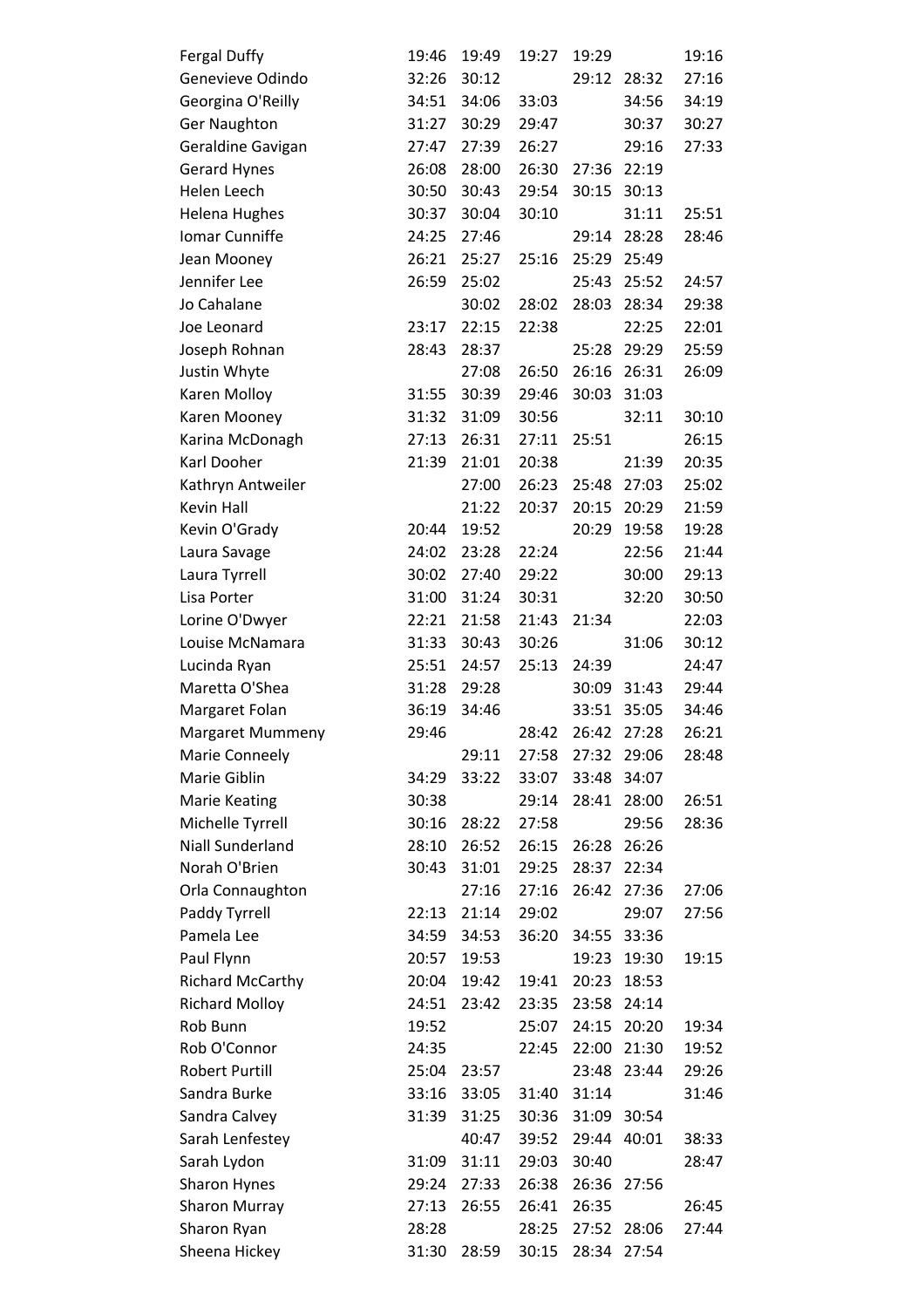| Sinead Griffin         | 33:12 | 33:50 |       | 30:51 | 22:41       | 32:16 |
|------------------------|-------|-------|-------|-------|-------------|-------|
| Teresa Walsh           | 31:32 | 31:08 |       |       | 31:01 30:41 | 30:00 |
| <b>Thomas Fisher</b>   | 18:48 |       | 18:57 |       | 18:44 18:45 | 18:50 |
| Niall Callanan         | 18:26 | 17:56 | 17:59 | 18:11 |             |       |
| <b>Brian Geraghty</b>  | 25:37 | 22:15 |       | 23:19 |             | 23:02 |
| Anne Lyng              | 25:21 |       |       | 24:07 | 26:16       | 24:23 |
| <b>Ray Somers</b>      | 41:12 | 18:28 |       | 17:58 |             | 17:37 |
| <b>Eileen Sweeney</b>  | 26:23 |       |       | 23:29 | 22:59       | 22:42 |
| Linda Burke            | 26:53 | 25:51 |       | 25:59 |             | 26:13 |
| Anita Haverty          | 30:39 | 31:16 |       |       | 30:09 33:15 |       |
| Aoife Glennon          |       |       | 30:00 | 29:36 | 30:19       | 29:48 |
| <b>Enda Munnelly</b>   |       |       | 21:32 | 20:06 | 20:22       | 19:31 |
| <b>Grainne Breen</b>   | 27:14 | 26:17 | 26:50 |       | 27:14       |       |
| <b>Lyall Guiney</b>    |       | 17:48 | 17:49 | 17:38 | 17:38       |       |
| Ann Moran              | 25:37 | 30:39 |       | 21:32 | 21:43       |       |
| Fiona Donovan          | 22:34 |       |       | 21:38 | 23:13       | 21:41 |
| Liam McGuane           | 17:59 | 17:37 | 17:24 | 17:33 |             |       |
| Marian Donohue         |       |       | 23:56 | 28:28 | 28:05       | 27:23 |
| Aidan Keane            |       | 24:13 | 24:46 | 23:55 |             | 24:38 |
| Aoibheann O'Connor     | 28:20 | 25:54 | 25:40 | 24:58 |             |       |
| <b>Sharon Gilligan</b> |       | 24:19 | 22:06 | 22:04 |             | 24:03 |
| <b>Tony Daley</b>      |       | 26:18 | 26:16 | 22:55 |             | 24:07 |
| Fintan Hyland          | 16:57 | 16:17 | 16:16 |       |             | 15:51 |
| Linda Flynn            |       | 31:09 |       | 30:01 | 27:54       | 31:17 |
| Nigel Killeen          | 18:50 | 18:40 | 18:10 | 18:13 |             |       |
| Karen Guest            | 27:10 |       | 27:29 | 25:58 | 22:47       |       |
| Rebecca Moffat         | 31:43 |       | 33:23 | 35:03 | 35:56       |       |
| Aideen de Paor         | 22:58 | 22:30 |       | 22:22 |             | 22:25 |
| <b>Albert Mannion</b>  |       |       | 23:23 |       | 23:48 23:43 | 25:25 |
| <b>Emer Rooney</b>     | 28:14 | 26:07 |       | 28:02 | 27:40       |       |
| Mary Loughnane         | 24:55 | 24:54 |       | 24:40 | 26:02       |       |
| Pat Duggan             | 25:53 | 23:50 | 23:08 | 22:34 |             |       |
| Paul Tully             | 19:37 | 19:25 |       | 19:16 |             | 19:06 |
| Paula Rochford         | 29:49 | 27:56 | 27:34 |       | 28:41       |       |
| Gerry Rohan            | 23:21 |       | 22:31 |       | 22:46       | 21:58 |
| Jean O'Connor          | 21:05 | 20:30 | 20:55 | 20:46 |             |       |
| Alan Curran            | 19:27 | 19:32 | 18:36 |       | 18:01       |       |
| <b>Brian Lough</b>     | 33:18 | 32:29 |       | 32:42 |             | 30:01 |
| <b>Brid Mullins</b>    |       | 22:16 |       |       | 25:28 21:55 | 21:13 |
| James O'Connor         |       | 25:26 |       |       | 25:24 25:16 | 24:55 |
| Michael Ward           | 27:18 | 26:30 | 26:17 | 28:12 |             |       |
| <b>Richard Burke</b>   |       | 22:39 | 22:44 |       | 22:06 25:08 |       |
| Sean O'Rourke          | 23:29 | 22:23 | 22:29 | 21:36 |             |       |
| Annmarie O'Donnell     | 33:34 | 32:58 |       | 31:45 | 33:27       |       |
| <b>Clare Mitchell</b>  |       | 28:26 | 27:24 | 27:46 |             | 26:52 |
| Deborah Morrissey      |       | 40:23 | 39:14 |       | 40:48 33:08 |       |
| Eoin Fleetwood         |       | 25:12 |       | 24:46 | 25:28       | 24:27 |
| James Molloy           | 22:12 | 21:07 | 20:17 | 19:29 |             |       |
| Jennifer Carney        |       | 24:11 |       | 23:45 | 24:49       | 23:42 |
| John McSweeny          | 21:07 | 20:49 |       | 20:38 |             | 21:00 |
| Pat O'Donnell          |       |       |       |       |             |       |
|                        | 33:34 | 32:58 |       | 31:46 | 24:50       |       |
| Barbara Durrenbach     | 29:40 | 28:49 | 29:08 | 28:03 |             |       |
| Culan O'Meara          | 19:56 | 19:03 |       | 22:36 |             | 18:30 |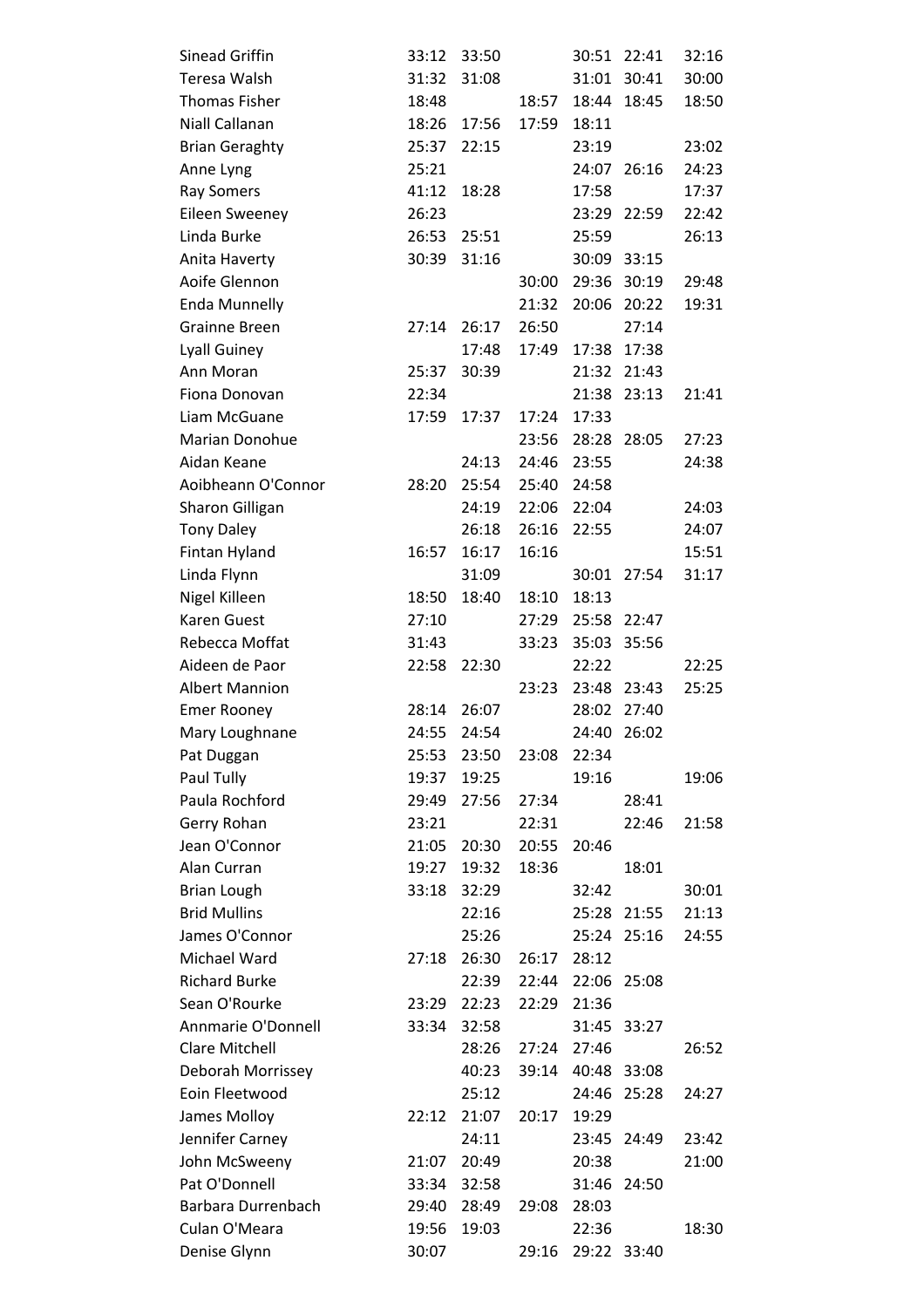| <b>Gerard Cuddy</b>        | 20:11 | 19:32 |       | 19:15       |       | 18:41 |
|----------------------------|-------|-------|-------|-------------|-------|-------|
| Marie Keary                |       | 23:20 | 23:17 | 22:54 23:23 |       |       |
| Maureen Kinsella           | 32:19 |       |       | 29:47       | 30:22 | 29:18 |
| Michael-Joe Calvey         |       | 29:08 | 30:07 | 31:06       | 27:45 |       |
| Niamh Butler               |       |       | 26:39 | 25:39       | 27:15 | 27:23 |
| Pearse Mulhall             | 24:47 |       | 23:29 | 23:52       | 24:12 |       |
| Tadg Kenny                 | 23:04 |       | 22:11 |             | 23:05 | 21:52 |
| <b>Gerard Murphy</b>       | 37:28 |       |       | 34:58       | 33:41 | 33:22 |
| Lorraine Steede            | 24:49 | 25:03 |       |             | 25:52 | 24:57 |
| Samantha McElhinney        | 30:03 | 28:19 | 28:03 |             |       | 27:59 |
| Adriana Gonzalez           |       | 29:28 |       | 30:19       | 28:29 | 29:38 |
| Ann McLaughlin             | 21:55 | 22:01 |       | 21:19       |       | 21:29 |
| Aonghusa Fahy              | 19:35 |       | 22:37 |             | 19:40 | 18:55 |
| Claire Murphy (Tuam)       | 27:42 | 26:56 | 26:46 | 25:40       |       |       |
| Danny Cremin               | 21:25 | 21:10 | 20:42 |             | 20:56 |       |
| Derek Gill                 | 25:56 | 25:33 | 27:10 |             | 27:59 |       |
| Dolores Conneely           | 32:32 | 30:43 |       | 30:21       | 27:41 |       |
| <b>Elaine Feely</b>        |       | 32:15 | 32:31 | 32:15       |       | 31:47 |
| Erin Dolan                 |       | 28:30 | 30:48 | 29:09       | 25:56 |       |
| <b>Geraldine Kilmartin</b> | 35:34 | 32:48 |       | 31:46       |       | 31:11 |
| <b>Gwyneth Lusted</b>      | 35:44 |       |       | 22:16       | 21:51 | 20:53 |
| Jessica McKillop           | 30:57 | 31:10 | 27:58 | 30:40       |       |       |
| Joan Kilcommons            | 30:20 | 28:40 | 28:23 |             | 28:31 |       |
| Joe Boyle                  | 23:20 |       | 22:14 |             | 22:30 | 22:29 |
| John Moloney               |       | 23:23 | 22:25 |             | 22:24 | 21:42 |
| Karen McGrath              | 36:27 | 34:55 | 35:14 | 35:02       |       |       |
| Laura Barry                | 26:00 | 25:23 | 25:30 | 25:54       |       |       |
| <b>Mannion Eoin</b>        |       |       | 26:40 | 26:20       | 26:07 | 28:58 |
| Marie Duffy                | 30:52 |       |       | 28:24       | 29:33 | 28:20 |
| Marie Monahan              |       | 33:28 | 30:11 | 30:20       | 29:29 |       |
| Marion Ni Loingsigh        |       |       | 29:08 | 28:03       | 27:17 | 26:52 |
| Mark Samsa                 | 24:24 | 24:06 |       | 23:03       | 23:48 |       |
| Nicola Keaveny             | 29:25 | 25:09 | 24:18 |             |       | 24:39 |
| Olivia Balfe               | 32:58 |       | 30:55 | 30:46 20:26 |       |       |
| Oriena O'Connor            | 36:06 | 33:54 |       |             | 35:14 | 34:12 |
| Orla Hanley                | 28:02 | 27:12 |       | 26:28       | 27:35 |       |
| Regina Fahy                | 26:21 |       | 24:28 | 24:36       | 25:40 |       |
| <b>Roisin Rodgers</b>      |       | 41:01 | 41:28 | 30:10 43:48 |       |       |
| <b>Roisin Tummon</b>       | 35:23 | 30:59 | 30:21 |             | 30:45 |       |
| Sharon O'Sullivan          | 30:54 |       |       | 33:42       | 32:06 | 32:22 |
| Stephanie Joyce            | 33:11 | 32:49 |       | 32:42       |       | 31:43 |
| <b>Billy King</b>          | 17:20 |       |       | 16:52       |       | 16:47 |
| Cormac O'Connor            |       |       | 20:45 | 20:27       | 20:30 |       |
| <b>Frank Burke</b>         |       |       | 19:11 | 19:07       |       | 19:04 |
| <b>Tommy Morrissey</b>     | 20:47 |       | 19:56 |             |       | 20:35 |
| <b>Timmie Glavey</b>       |       | 16:57 |       | 16:46       | 16:49 |       |
| Dave Mullins               |       | 19:05 | 18:57 |             |       | 19:02 |
| David Dunne                |       |       | 20:56 | 19:44       |       | 19:31 |
| Paolo Corrado              | 26:31 |       | 25:25 |             | 24:51 |       |
| <b>Ruth Kilcawley</b>      | 23:30 |       | 23:17 |             | 23:50 |       |
| Denise Kennedy             | 23:53 | 23:22 |       |             | 23:51 |       |
| Liam Nolan                 | 20:22 |       | 20:00 | 19:49       |       |       |
| Mary McHugh                | 23:04 | 22:56 |       |             |       | 22:34 |
| James Corbett              |       |       |       | 22:46       | 22:12 | 21:27 |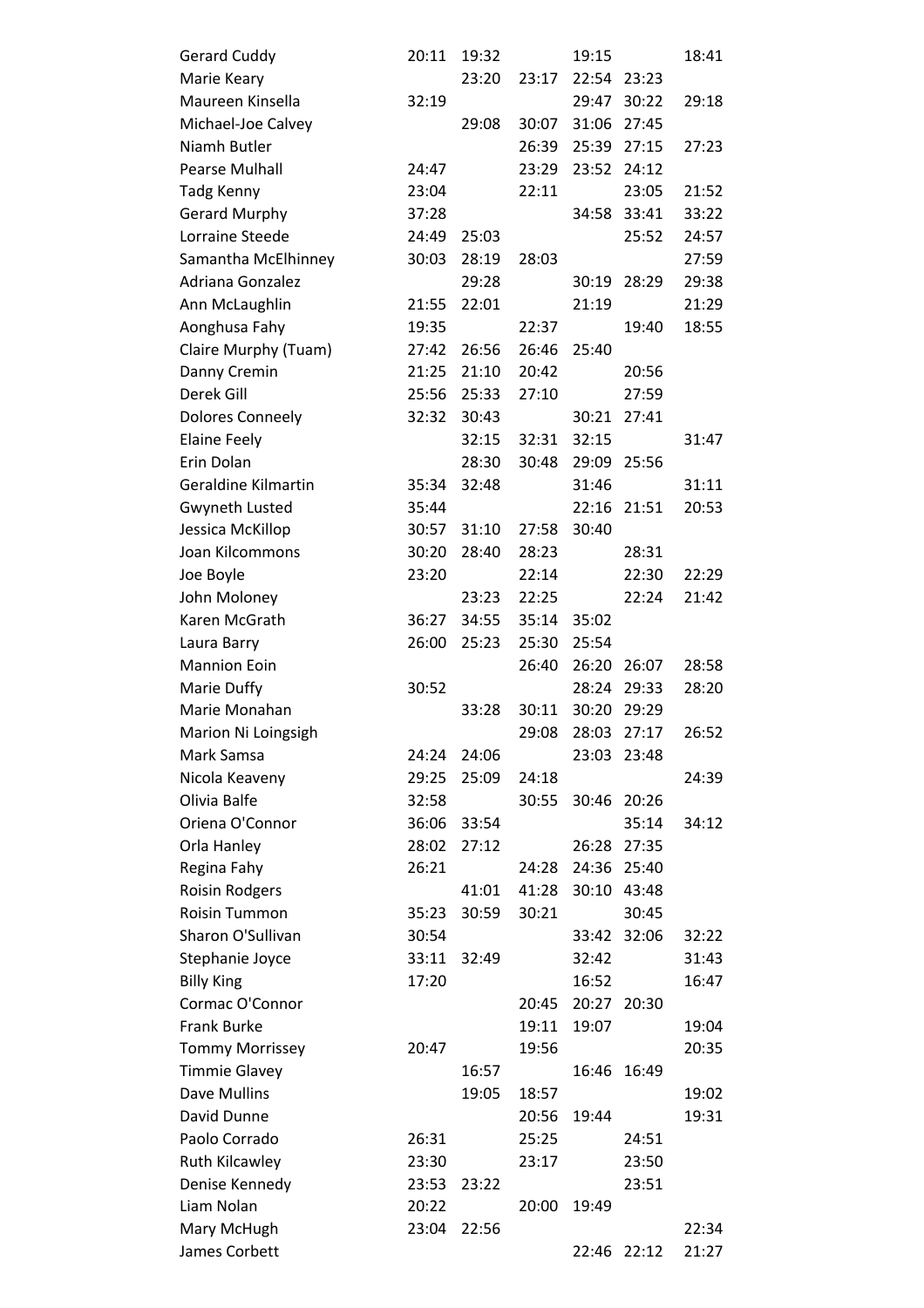| Maire-Treasa Beatty      |       |       | 23:54 | 23:36 | 24:19       |       |
|--------------------------|-------|-------|-------|-------|-------------|-------|
| Sarah King               | 25:41 |       |       |       | 24:08 25:22 |       |
| <b>Donall Hoebler</b>    |       |       |       |       | 24:33 24:33 | 24:36 |
| Dara Dolan               | 20:51 | 20:58 | 20:55 |       |             |       |
| Mariosa Kelly            |       | 31:27 | 30:48 | 29:45 |             |       |
| Doris Laepple            | 22:39 |       |       | 23:11 | 22:37       |       |
| Margaret Walsh           | 32:12 |       | 30:19 |       | 32:27       |       |
| <b>Michael Morrissey</b> |       | 24:35 |       | 23:48 | 25:22       |       |
| Clive Mooney             | 22:34 | 21:42 | 21:12 |       |             |       |
| Pol Mag Lionain          | 18:52 |       | 19:20 |       | 19:07       |       |
| Dave Hardiman            |       | 22:52 | 22:44 |       |             | 22:44 |
| Geraldine Giblin         |       |       | 24:31 |       | 24:05 23:39 |       |
| Niall Concannon          |       | 22:19 |       | 22:08 | 22:04       |       |
| Seamus Keane             | 30:22 | 28:27 |       | 35:11 |             |       |
| Ammie Flaherty           | 31:09 |       | 30:32 | 30:07 |             |       |
| Chris McGrath            | 16:38 | 16:21 |       | 16:36 |             |       |
| Jacqueline O'Donnell     | 21:21 | 21:13 |       |       |             | 21:03 |
| Padraig Doyle            |       |       | 21:05 |       | 21:02       | 22:01 |
| <b>Wesley Reilly</b>     |       | 19:45 | 20:44 |       | 25:26       |       |
| <b>Aisling Cawley</b>    | 35:10 |       | 36:04 | 29:10 |             |       |
| Ann Boyd                 |       | 32:41 |       | 30:24 |             | 29:50 |
| Caitriona Fahey          | 32:04 |       |       | 31:11 |             | 29:25 |
| <b>Collette Coen</b>     |       | 29:54 | 28:16 | 27:46 |             |       |
| David Kenny              | 22:39 | 22:50 |       | 22:44 |             |       |
| Hale Loofbourrow         | 20:50 | 19:41 |       | 19:40 |             |       |
| Jennifer Wissenz         |       |       | 30:13 | 28:20 | 27:39       |       |
| Mairead Guckian          | 24:41 |       |       | 24:08 | 24:34       |       |
| Patricia Coffey          | 40:12 |       | 33:29 | 32:00 |             |       |
| Paula Lawrence           | 25:19 |       |       | 24:40 | 25:17       |       |
| <b>Sinead Conneally</b>  | 23:19 |       |       |       | 23:19       | 22:03 |
| <b>Trish Garrett</b>     | 23:16 | 21:44 |       |       |             | 22:05 |
| <b>Andrew Talbot</b>     | 20:04 |       | 19:21 |       |             |       |
| <b>Martin McEvilly</b>   |       | 19:21 |       | 18:49 |             |       |
| Martin Kearney           |       | 20:13 |       | 19:36 |             |       |
| Colm Scully              |       | 19:03 | 19:01 |       |             |       |
| <b>Mick Rice</b>         |       | 26:56 |       |       | 21:55       |       |
| Caroline Ryan            | 26:41 |       |       | 26:43 |             |       |
| Pearse Hunter            |       |       |       |       | 19:58 20:21 |       |
| Joe Scanlan              | 20:59 | 20:48 |       |       |             |       |
| Peter O'Sullivan         |       | 15:48 |       |       |             | 15:52 |
| Paul Fallon              | 18:30 |       |       | 18:22 |             |       |
| Ruaidhri Geraghty        | 16:51 |       |       |       |             | 17:07 |
| Thelma McMahon           |       |       | 20:35 |       |             | 20:27 |
| Niall Egan               | 21:30 | 21:01 |       |       |             |       |
| Eleanor O'Boyle          | 34:11 |       |       |       | 27:54       |       |
| <b>Enda Mannion</b>      |       | 16:30 | 16:46 |       |             |       |
| <b>Hilary Eustace</b>    |       | 27:44 | 27:48 |       |             |       |
| Damien Ridge             |       | 17:43 | 17:38 |       |             |       |
| Matt Bidwell             |       | 15:45 |       | 15:56 |             |       |
| Aodan MacCarthaigh       | 20:01 | 19:22 |       |       |             |       |
| Gearoid Hynes            |       | 16:23 |       |       |             | 16:19 |
| Michelle Fitzmaurice     | 24:00 | 24:48 |       |       |             |       |
| <b>Adrian McCallion</b>  |       |       |       |       | 23:50       | 23:01 |
| Fergal Byrne             |       |       | 19:45 | 19:17 |             |       |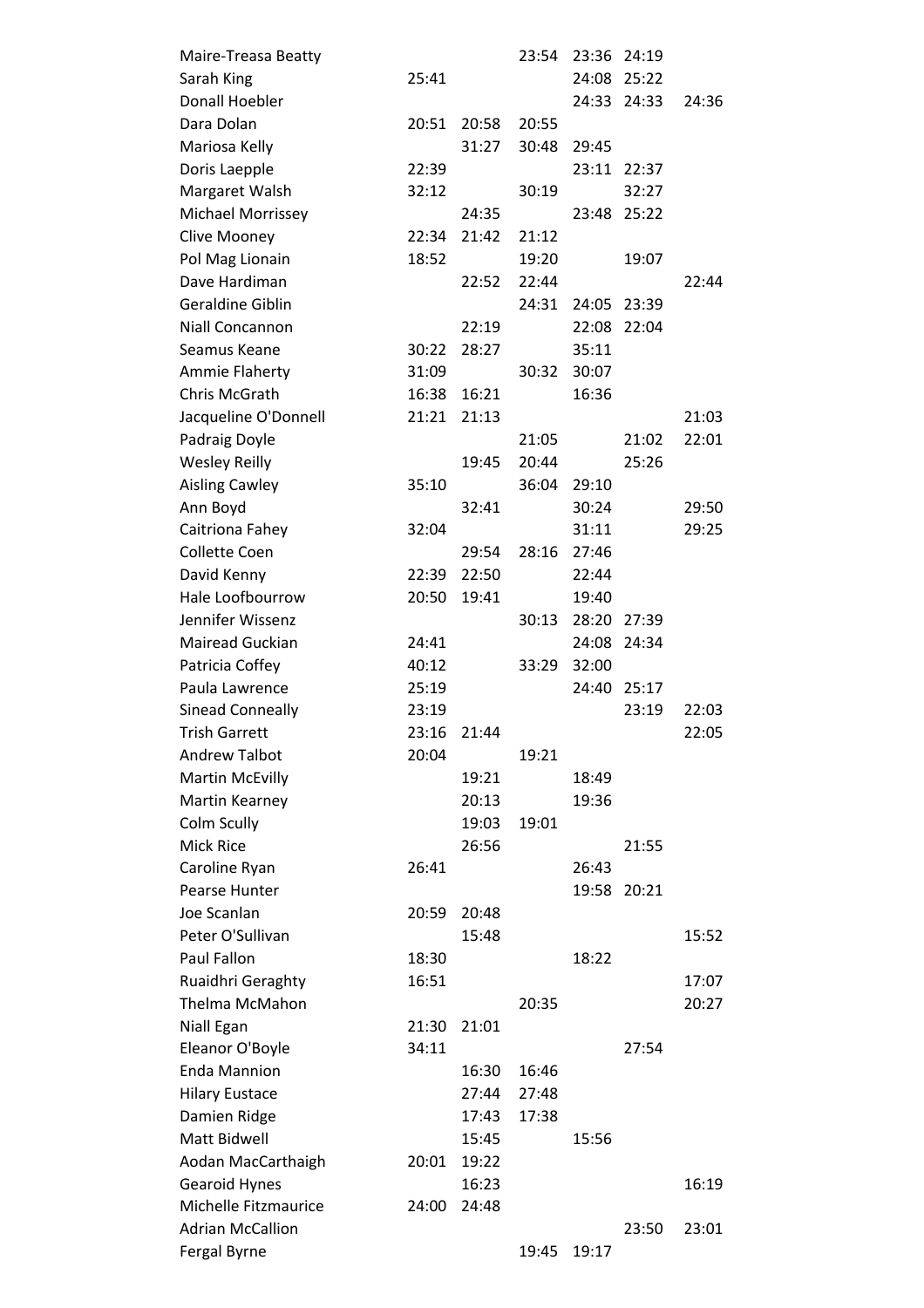| Keith Horan               | 23:39 | 22:17 |       |       |       |       |
|---------------------------|-------|-------|-------|-------|-------|-------|
| <b>Edel Murphy</b>        |       | 21:33 | 21:21 |       |       |       |
| <b>Abel Flores</b>        |       |       |       |       | 18:36 | 18:14 |
| <b>Aisling Hynes</b>      | 32:43 |       |       | 33:37 |       |       |
| Ann Mahony                |       | 25:17 | 24:29 |       |       |       |
| Anne Geraghty             | 40:12 |       |       | 31:58 |       |       |
| Caroline O'Reilly         | 34:15 |       |       | 23:31 |       |       |
| Donal McMoreland          |       | 20:23 |       |       | 21:00 |       |
| Evelyn Keady              | 33:18 | 31:38 |       |       |       |       |
| <b>Gerry Carroll</b>      |       |       | 18:12 | 18:07 |       |       |
| Gordon Crowley            | 22:50 | 22:27 |       |       |       |       |
| Hayden Simpson            | 30:01 | 33:28 |       |       |       |       |
| <b>John Farrell</b>       | 23:14 |       |       |       | 23:45 |       |
| Katherine Watson          |       | 34:46 |       | 32:31 |       |       |
| Kelly Jenny               |       |       | 28:51 |       | 29:08 |       |
| Lisa Ryan                 | 32:04 |       |       | 31:11 |       |       |
| Mary Connaughton          | 34:44 | 34:04 |       |       |       |       |
| Michelle Keady            | 33:18 | 31:35 |       |       |       |       |
| <b>Sinead Casserly</b>    |       | 23:53 | 23:26 |       |       |       |
| <b>Stephen Mullins</b>    |       | 26:40 | 26:28 |       |       |       |
| <b>Willie Burke</b>       | 19:34 |       | 20:54 |       |       |       |
| Brendan Monaghan          | 20:13 |       |       |       |       |       |
| <b>Mark Davis</b>         | 16:36 |       |       |       |       |       |
| Owen Adye-Curran          |       | 19:30 |       |       |       |       |
| Maria Murphy              | 27:36 |       |       |       |       |       |
| Paul Keane                |       |       | 16:50 |       |       |       |
| <b>Eddie Corban</b>       | 23:02 |       |       |       |       |       |
| John Brinn                |       | 24:26 |       |       |       |       |
| Julian Conneely           | 21:19 |       |       |       |       |       |
| Derek Conerney            |       |       | 20:58 |       |       |       |
| Paddy O'Toole             | 19:01 |       |       |       |       |       |
| Wally Walsh               |       | 26:13 |       |       |       |       |
| Ciaran Curran             |       | 25:15 |       |       |       |       |
| Ann-Marie Flanagan        |       | 29:40 |       |       |       |       |
| Aileen Walsh              | 32:20 |       |       |       |       |       |
| Noreena O'Toole           |       | 29:08 |       |       |       |       |
| Maria Linnane             | 24:25 |       |       |       |       |       |
| Petrina Whiriskey         | 27:24 |       |       |       |       |       |
| <b>Michael Morrissery</b> | 22:57 |       |       |       |       |       |
| Sean Hanley               | 18:11 |       |       |       |       |       |
| Susan Corcoran            | 29:24 |       |       |       |       |       |
| John Lusby                |       |       |       |       |       | 28:20 |
| Peadar Harvey             |       |       |       |       |       | 15:42 |
| Amanda Flaherty           | 32:57 |       |       |       |       |       |
| Andrew O'Connor           | 32:47 |       |       |       |       |       |
| Anne-Maria Crann          | 33:38 |       |       |       |       |       |
| Ann-Marie Walsh           | 30:28 |       |       |       |       |       |
| <b>Blath Naughton</b>     |       | 35:44 |       |       |       |       |
| Fionula Walsh             |       |       |       | 23:58 |       |       |
| Majella Mathers           | 24:19 |       |       |       |       |       |
| Margaret Sheridan         |       |       |       |       |       | 24:13 |
| <b>Martin Beirne</b>      |       |       | 29:50 |       |       |       |
| Olivia Byrne              | 29:08 |       |       |       |       |       |
| Patrick O'Sullivan        | 21:25 |       |       |       |       |       |
|                           |       |       |       |       |       |       |